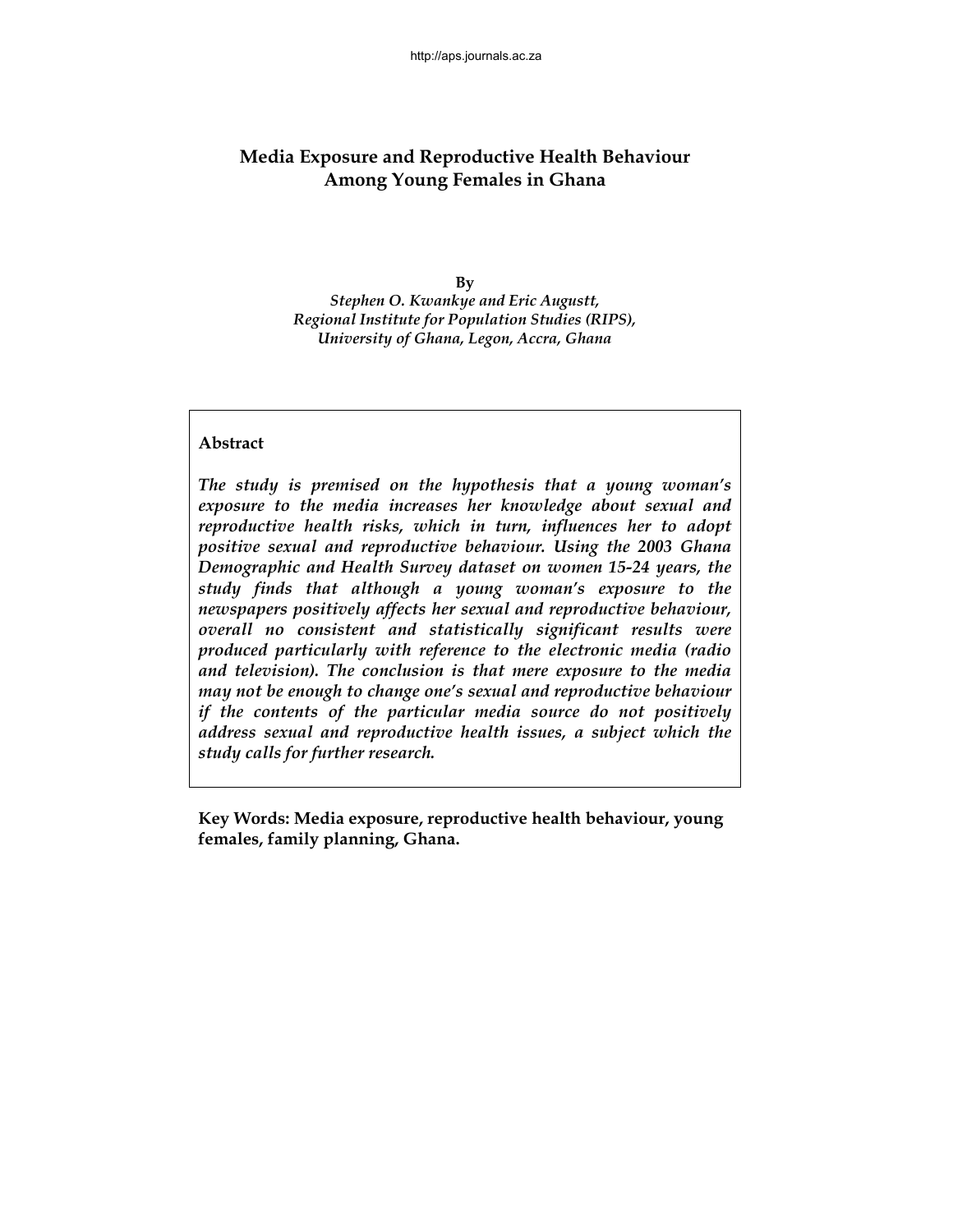# **Introduction**

Young persons of 15-24 years constitute a sizeable proportion of the population in most countries of sub-Saharan Africa. In Ghana, young females 15-24 years make up 18.4% of the total population of women, but more than one-third (39%) of women in the reproductive ages 15-49 years (Ghana Statistical Service, 2002). With a built-in population momentum, i.e., with 40% of the population less than 15 years (Population Reference Bureau, 2005), the 15-24-year-old population would continue to be relevant with respect to reproductive health issues in the country.

Information, education and communication are increasingly becoming important components of the technological and behavioural transformation of the human population. The world is fast becoming a global village. Thus, the traditional mechanism of grandmothers playing effective roles in educating young females about their sexuality and childbearing in most of Africa is steadily being overtaken by the information and communication technology. Yet, as these generational linkages are fast being eroded, no formal sexeducation, especially on family planning, has risen to fill the void (Centre on Population Options, 1992).

In Ghana, population and family life education has been recommended and adopted as part of the Social Studies Curriculum of basic school education in the country. While this is a welcome development, it is a fact that such a programme would reach only young persons who are in school and exclude a considerable proportion of their colleagues especially the females who may be out of school due often to having dropped out of school for various sociocultural and economic reasons.

In a study focused on how school children learn about sex and love in Akropong, Essah (2006) describes the inadequacy of the educational system in offering sex education to school pupils at early ages. From Essah's study, it was revealed that sex education is not much institutionalised at the Junior Secondary School level considering that the "Life Skills" course in which sex education was integrated had been discontinued, with many schools not making any time for it on their teaching time tables. Even where sex education is taught, it comes up too late, towards the end of Form Three (Essah,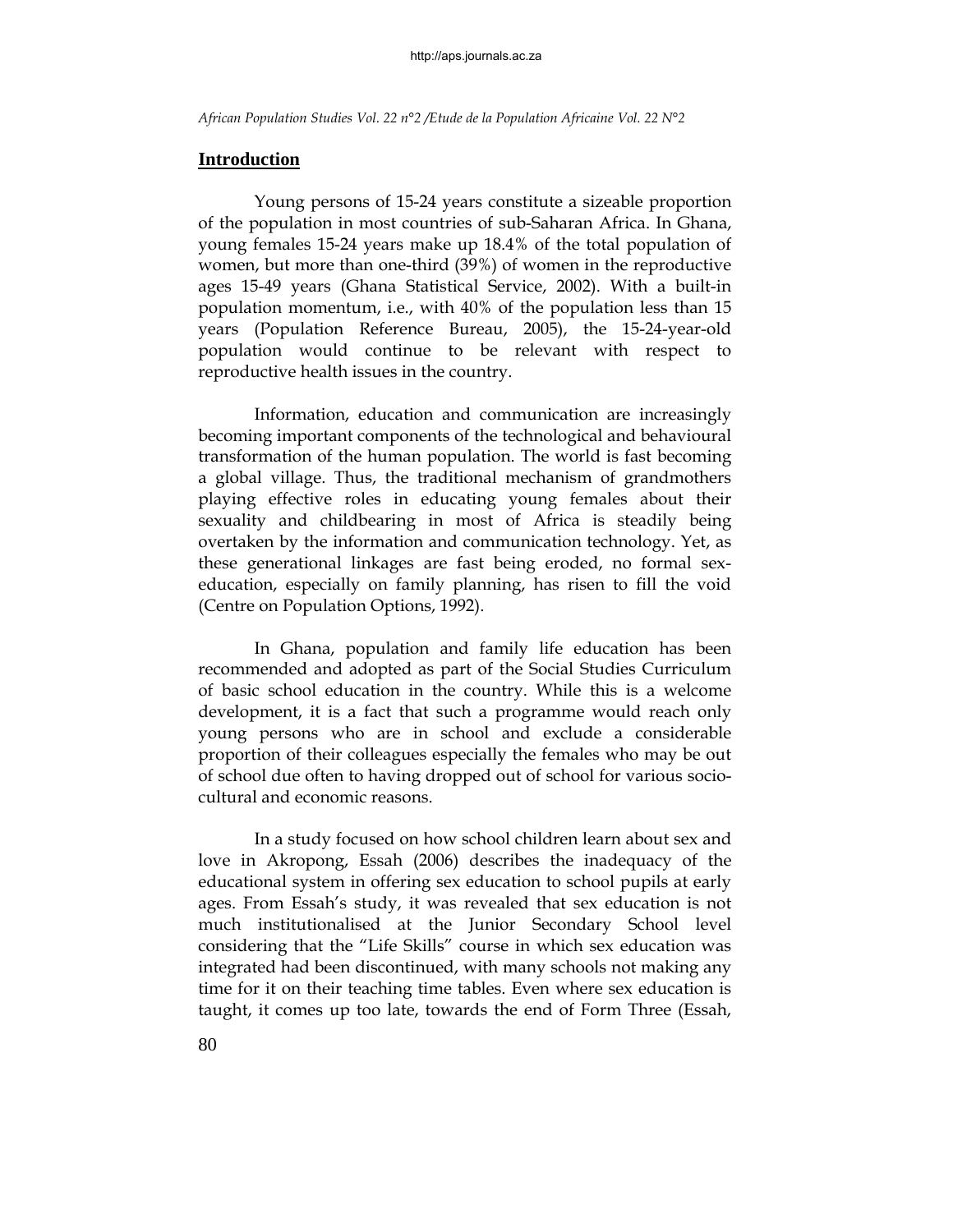2006), perhaps at a time when some of the young pupils might have been involved in behaviours that impact negatively on their reproductive health. Consequently, the school as a good source of sexual and reproductive health information and education is limited.

Ghana is currently experiencing fertility transition, with total fertility rate dropping from 6.4 in 1988 to 5.5 in 1993 and to an average of 4.4 in 1998 and 2003 (Ghana Statistical Service and Macro International Inc., 1989, 1994, 1999 and 2004). This shows some persistent and seemingly dramatic fall in fertility since 1988 (Nyarko, 2005). The contribution of adolescents 15-19 years to fertility in Ghana has averaged 10% (see 1989, 1994, 1999 and 2004 GDHS reports). Though not a big contribution, reproduction among females of such young ages carries with it a number of possible outcomes. The impact of these on the development of the women could be negative namely, an unplanned/unwanted pregnancy, sexually transmitted infections (STIs) or HIV/AIDS infection and, dropping out of school. In addition, a consideration of an abortion and its associated complications could lead to death or life-long impairment to the reproductive system of the woman. For example, some pregnant girls have been reported to use all kinds of strange methods to get rid of an unwanted pregnancy including grounded bottles mixed with water or beer which they drink (Essah, 2006). Apart from the risks young women may be exposed to, early sexuality and/or childbearing could foreclose their socio-economic progression in life.

From a report on the assessment of sexual and reproductive health needs in Ghana (Nabila et. al., 1996), 16% of teenage girls could correctly identify when, during a woman's menstrual cycle, she was most likely to become pregnant. Inadequate knowledge about reproductive health, therefore, could contribute to high risks of unplanned pregnancies, sexually transmitted infections (STIs) and HIV/AIDS, etc., among young women in Ghana. One mechanism for information provision is the media, made up of print (newspapers and magazines) and electronic (radio and television). In Ghana, following the liberalisation of the airwaves since the year 2000, a number of radio and television stations have emerged on the media landscape. There are also several private newspapers currently on the newsstands in the country. These media channels provide information in addition to offering convenient platforms for discussions on all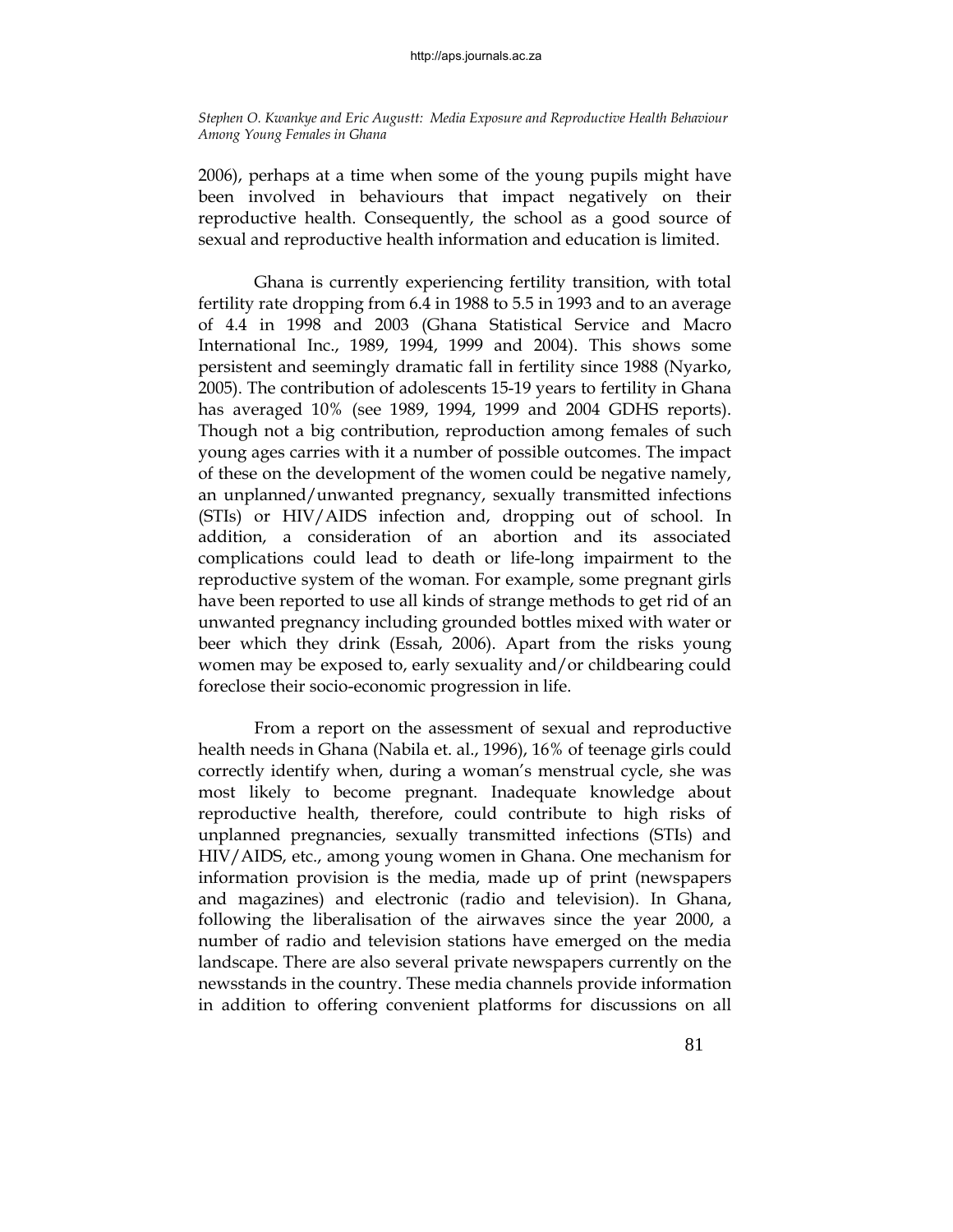issues relating to the political, socio-cultural and economic spheres of life.

This paper attempts to examine the extent, to which these media channels, i.e., radio, television and newspapers, impact on the knowledge and behaviour of young women in Ghana with respect to their sexuality and reproductive health. It examines the possible impact of the media on sex initiation and the timing of marriage, knowledge of the ovulatory cycle, contraceptive knowledge and use, childbearing and pregnancy termination among young females 15-24 years in Ghana.

### **Theoretical Framework**

The theoretical basis of this study hinges on the fact that there is no clear-cut relationship between access to the mass media and reproductive health behaviour or practices. According to Ling (1990), "it is almost an article of faith among development communication practitioners that well-designed public programmes that combine media communication with community education will contribute to the adoption of positive public health practices. What has not yet been realised by many health professionals and the public is that the same modern communications technology, via the mass media, is now a factor in the increasing incidence of diseases that are related to lifestyles". This is an indication that while the mass media seeks to inform and change behaviour, it could at the same time be counterproductive.

All over the world, changing behaviour could be difficult. Often laws that threaten severe sanctions or penalties fail to change people's behaviour. Behaviour change, however, often is a gradual step-by-step process dependent on a person's experiences and his/her perception of the personal importance of the change (McCuire, 1981). Studies that have attempted to examine the impact of access to the mass media on behaviour change have so far produced little or no effects or have simply led to conflicting results (McCurie, 1986). Reasons cited for lack of impact include poor quality media programmes or low coverage. On the other hand, its impact could be obscured by other influences the target population may be exposed to.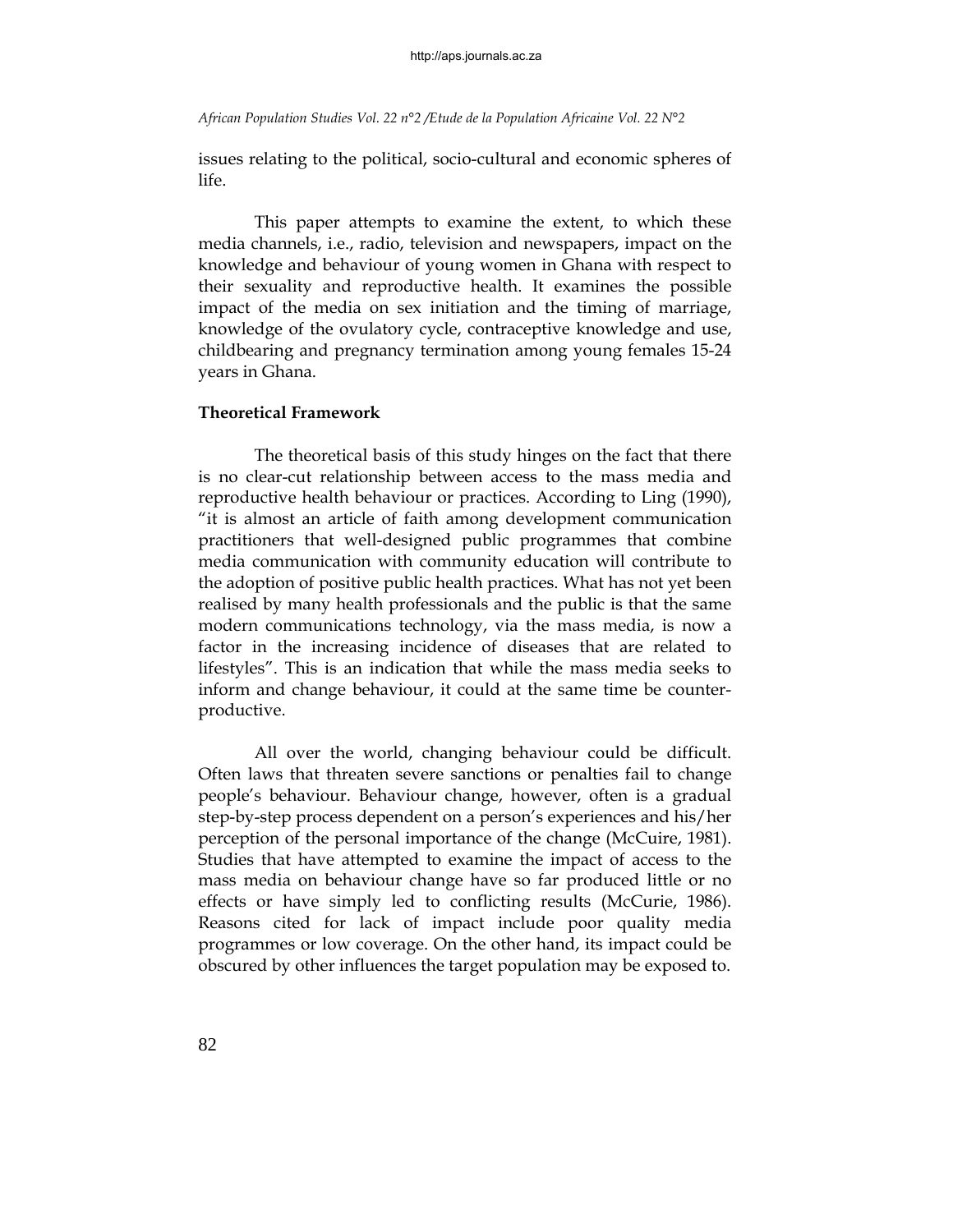It must be noted that notwithstanding the inconsistent observed impact of the media on behaviour changes, one thing that is clear is that the media informs as well as educates and if the right information is provided, it is likely that persons who have access to a particular type of media would have a faster change in behaviour.

Theoretically, it is assumed that persons who are regularly exposed to the media are more likely than their counterparts with little or no exposure to have higher knowledge about reproductive health matters and consequently, their behaviour would be less prone to risks. This is premised on the conception that the media provides the right information, which could affect the behaviour change process. It is also to be noted that one's access to the media is also linked to his/her education and place of residence.

The proliferation of media houses and facilities is also linked to the modernisation and globalisation process of development. Consequently, premised on the assumption that the media's main role is to provide accurate information and educate the general population, it is hypothesised that young women with higher access to the media sources would have a higher knowledge of reproductive health issues and as such have relatively less risky sexual behaviours or practices. The analysis also presents the unique opportunity to assess the notion that is often put across especially within traditional society that modernisation and access to the media among persons at young ages could result in sexual promiscuity.

### **Data and Methodology**

The paper uses the 2003 Ghana Demographic and Health Survey (GDHS) data collected from a nationally representative survey of 5,691 women aged 15-49 years and 5,015 men aged 15-59 years. For the purpose of this paper, however, only data covering young females of 15-24 years are used for the analysis. The paper is, therefore, based on a total sample of 2,160 females, made up of 1,148 of age 15-19 years and 1,012 of 20-24 years. Basically, the analysis seeks to make comparisons between the 15-19 and 20-24 age groups. The analysis employs simple cross tabulations as well as multiple and logistic regression analyses to present the results. Both statistical techniques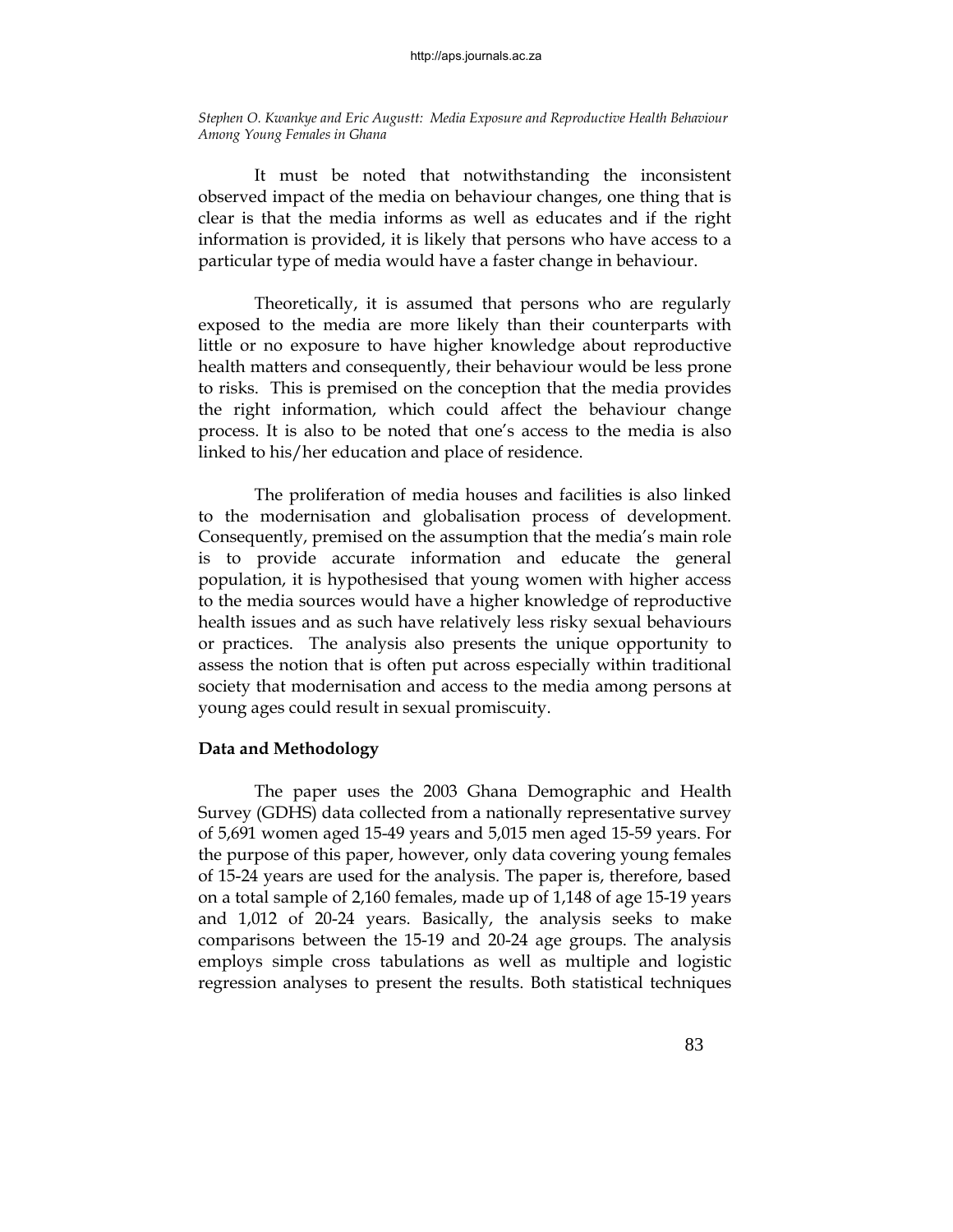enable us estimate the degree of variation in the dependent variables that are contributed to by each independent variable.

The statistical analysis uses the following variables namely, age at first sex, number of children ever born, knowledge of the ovulatory cycle, ever use and current use of any method of family planning as the dependent variables. The independent variables however, include the current age, educational level, place of residence (rural or urban) and the frequency with which the young woman listens to the radio, reads newspapers or watches television.

#### **Results**

#### *Background Characteristics*

Analysis of the data indicates that overall, the majority of the young females had attained secondary level of education (60%) but one out of six of them has had no formal education. Comparing the two age groups, however, shows that a relatively higher proportion of the older females (20-24) have no education than their counterparts of 15-19 years, i.e., 20% compared with 12%. At the same time, a higher proportion of females of 15-19 years have had secondary level of education relative to those aged 20-24 years. This suggests some improvements in the education of girls in Ghana during the past five years with respect to secondary level of education. However, a higher proportion of females aged 20-24 years (5.1%) have attained higher education compared with less than one percent among females aged 15-19 years. This is perhaps due to the fact that by virtue of their young ages, not many of the 15-19-year-olds could practically be at higher levels of education.

In terms of rural and urban place of residence, the total sample has a higher proportion from urban (54%) compared with the rural (46%) areas. This compares with the GDHS report of 48.4% urban and 51.6% rural for the entire sample of women 15-49 years (Ghana Statistical Service et al., 2004). This suggests that a higher proportion of the young females (15-24 years) live in urban places compared with the older women who were more than 24 years.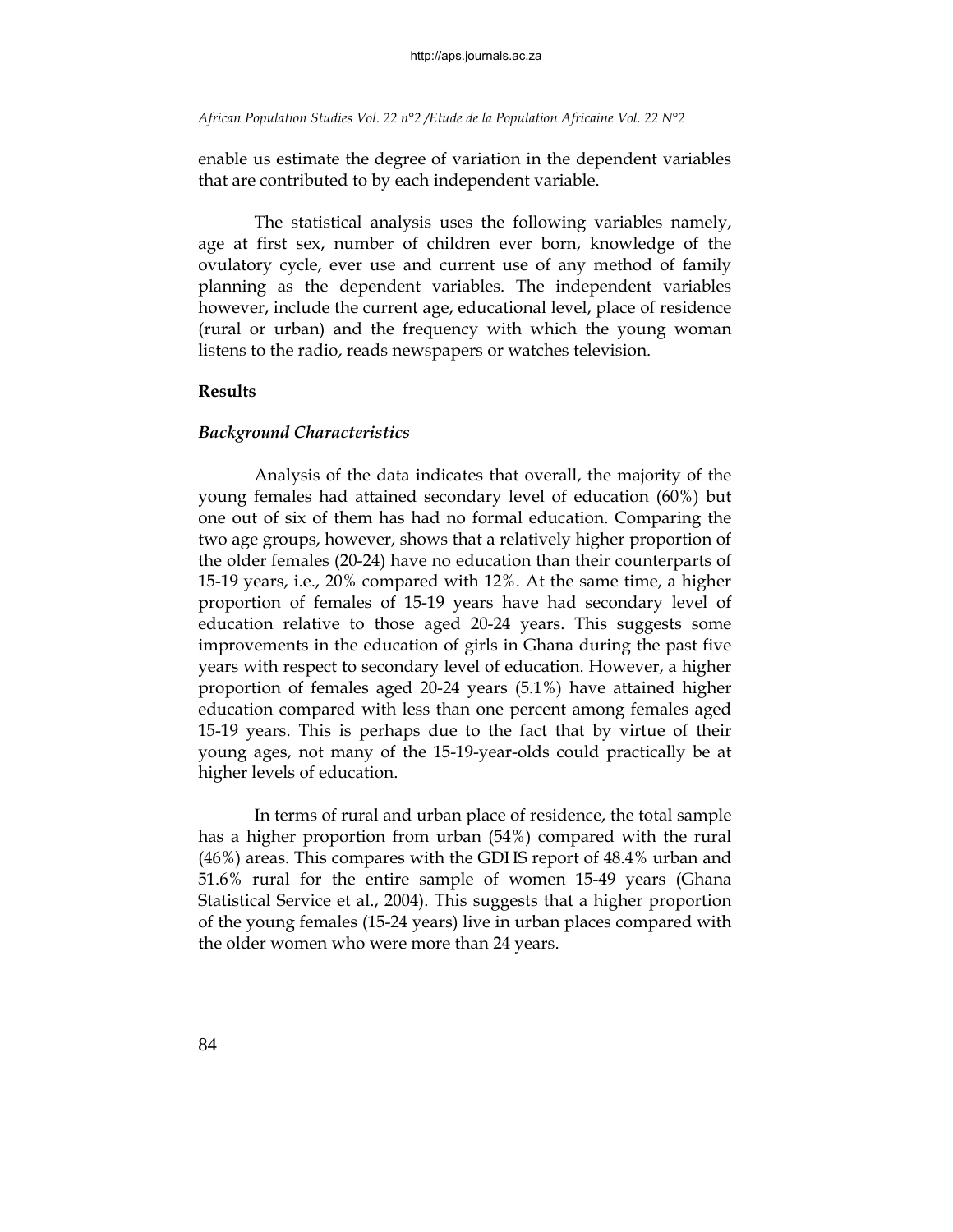#### *Frequency of Exposure to the Media*

 Analysis of the data with respect to access to newspapers, radio and television (Table 1) shows that two in three young females in Ghana do not read any newspaper or magazine at all, and only 3% of them read it almost everyday. The situation is, however, quite different for radio and television, which have 13% and 30% respectively not listening to or watching it at all. It, therefore, would appear that information dissemination targeting the female youth would be more appropriate using the radio or television than through the newspapers or magazines.

There are, however, variations in each case pertaining to age, education and place of residence. In terms of the newspaper, a relatively smaller proportion of the females of age 15-19 years do not read any newspaper at all in comparison with those of 20-24 years. This notwithstanding, a slightly higher proportion of the 20-24 age group read a newspaper almost everyday relative to the 15-19 year group. There is also some direct relationship between education and reading of newspapers among the young females. It is, however, noted that only one in four of the females read a newspaper almost everyday. It is again to be expected that more urban dwellers would read newspapers than persons resident in rural areas. This is because apart from the fact that newspapers may not be available in many rural areas in Ghana, most of the rural dwellers may not be able to buy the newspapers let alone read them.

 Table 1 also shows that for both radio and television, media access increases with higher education. As expected, urban dwellers have a higher degree of access to both radio and television. There is, however, not much variation among the women of 15-19 years and their counterparts of 20-24 years comparing access to the radio and television.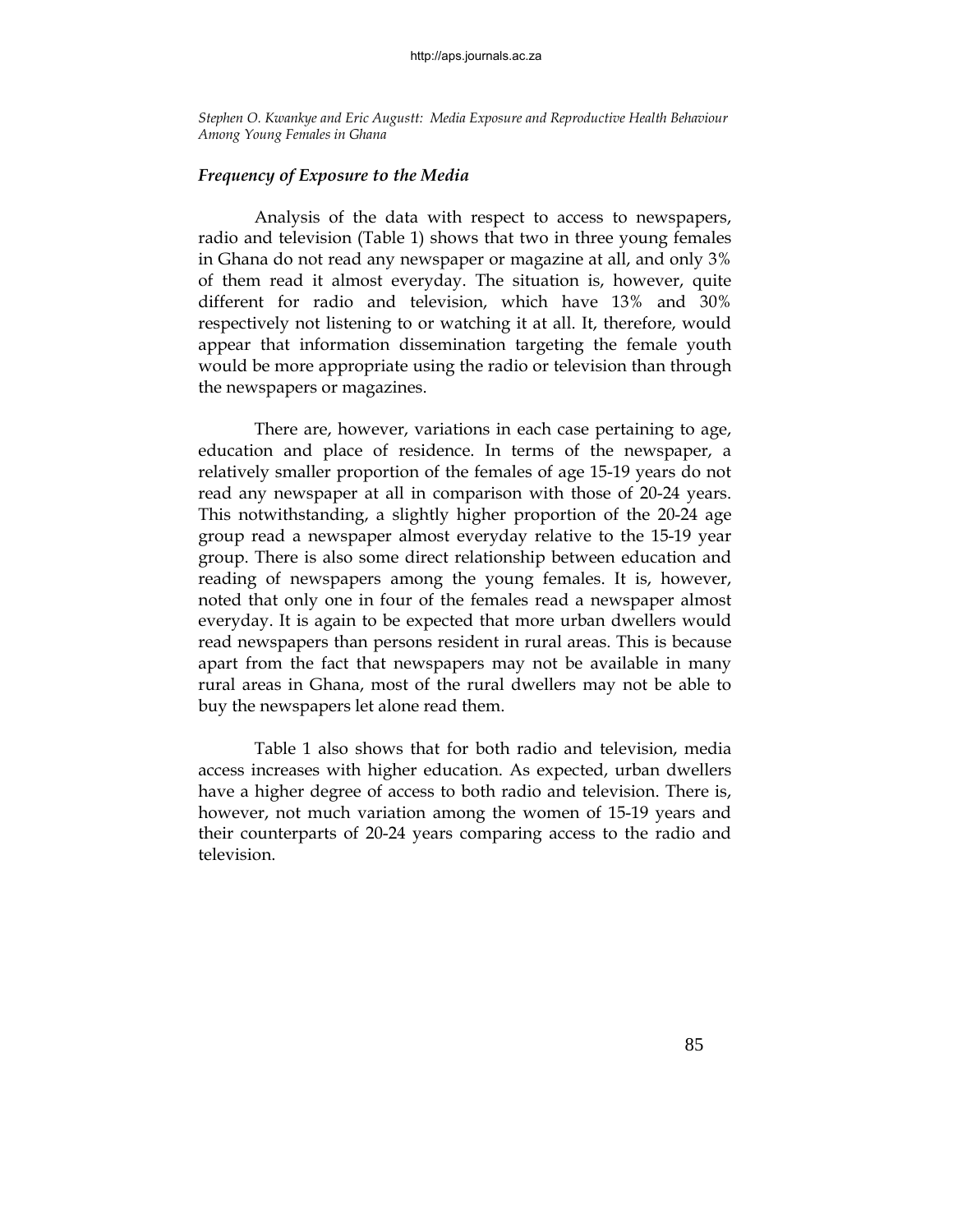|                           |            |             | equeational level and place of residence |          |                          |        |
|---------------------------|------------|-------------|------------------------------------------|----------|--------------------------|--------|
| Background                |            | Less than   | At least Almost                          |          | Total                    |        |
| Characteristics           | Not at all | once a week | once a week                              | everyday | %                        | Number |
| <b>Newspaper</b>          |            |             |                                          |          |                          |        |
| Age                       |            |             |                                          |          |                          |        |
| $15-19$                   | 69.2       | 11.1        | 16.7                                     | 3.0      | 100.0                    | 1,147  |
| $20 - 24$                 | 74.5       | 11.2        | 10.9                                     | 3.4      | 100.0                    | 1,010  |
| Level of education        |            |             |                                          |          |                          |        |
| No education              | 100.0      | 0.0         | 0.0                                      | 0.0      | 100.0                    | 339    |
| Primary                   | 93.9       | 4.2         | 1.7                                      | 0.2      | 100.0                    | 472    |
| Secondary                 | 58.9       | 16.5        | 20.4                                     | 4.2      | 100.0                    | 1,292  |
| Higher                    | 9.5        | 11.3        | 54.7                                     | 24.5     | 100.0                    | 53     |
| <b>Place of residence</b> |            |             |                                          |          |                          |        |
| Urban                     | 59.0       | 14.7        | 21.1                                     | 5.2      | 100.0                    | 998    |
| Rural                     | 86.6       | 6.9         | 5.7                                      | 0.8      | 100.0                    | 1,159  |
| $\%$<br>Total             | 71.8       | 11.1        | 14.0                                     | 3.2      | 100.0                    |        |
| Number                    | 1,548      | 239         | 301                                      | 69       | $\overline{\phantom{0}}$ | 2,157  |
| Radio                     |            |             |                                          |          |                          |        |
| Age                       |            |             |                                          |          |                          |        |
| $15-19$                   | 13.8       | 13.2        | 30.5                                     | 42.5     | 100.0                    | 1,148  |
| $20 - 24$                 | 11.0       | 11.0        | 29.3                                     | 48.7     | 100.0                    | 1,012  |
| <b>Level of education</b> |            |             |                                          |          |                          |        |
| No education              | 28.4       | 21.6        | 25.4                                     | 24.6     | 100.0                    | 338    |
| Primary                   | 16.7       | 13.2        | 30.7                                     | 39.4     | 100.0                    | 473    |
| Secondary                 | 7.3        | 9.5         | 31.7                                     | 51.5     | 100.0                    | 1,294  |
| Higher                    | $0.0\,$    | 6.8         | 9.7                                      | 83.5     | 100.0                    | 53     |
| <b>Place of residence</b> |            |             |                                          |          |                          |        |
| Urban                     | 8.6        | 11.6        | 29.9                                     | 49.9     | 100.0                    | 1,160  |

Table 1: Percent distribution of young females' (15-24 years) frequency of exposure to the media by age group, educational level and place of residence

86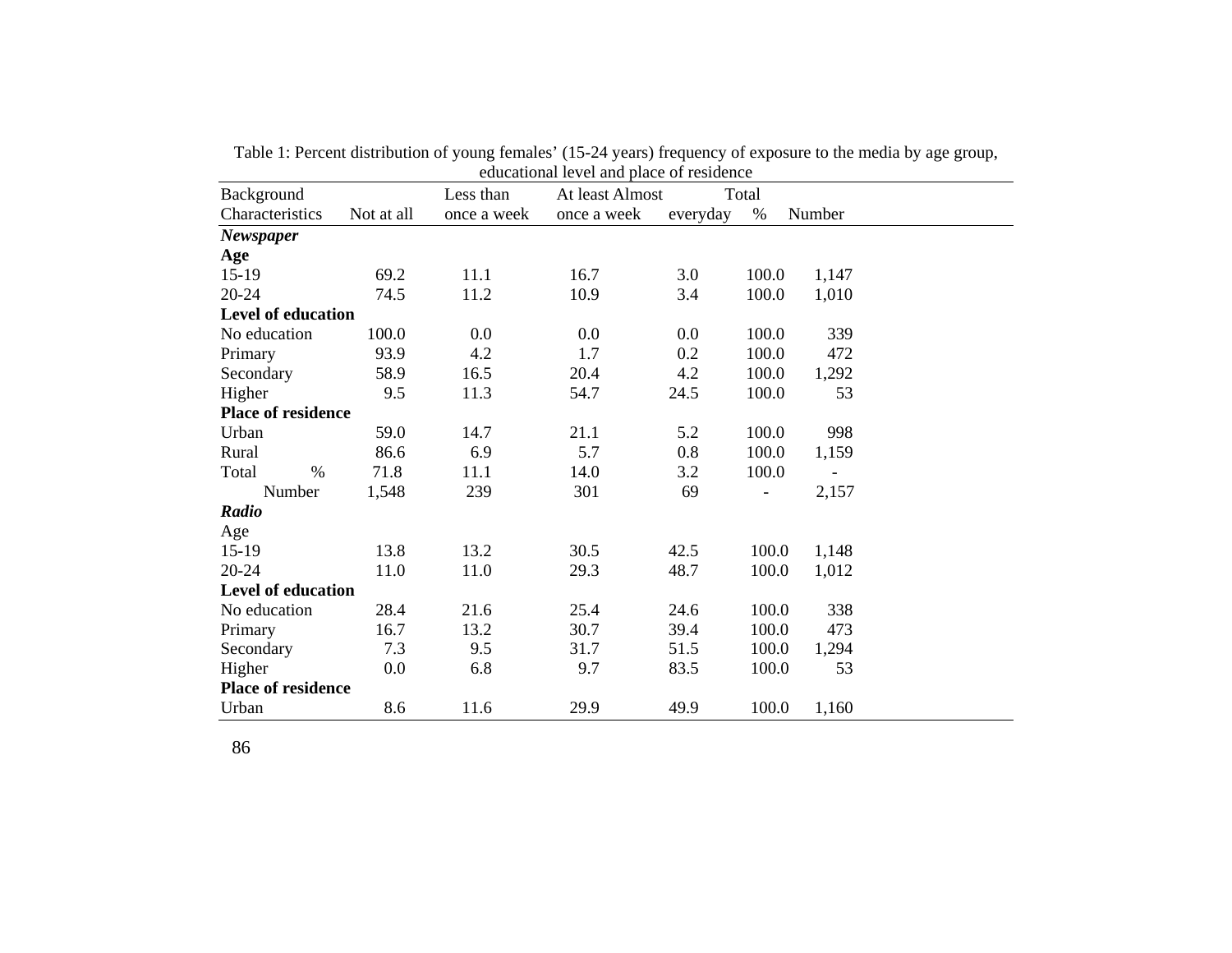| Rural                     | 16.9 | 12.9 | 30.0 | 40.2 | 100.0                    | 1,000                    |
|---------------------------|------|------|------|------|--------------------------|--------------------------|
| $\frac{0}{0}$<br>Total    | 12.5 | 12.2 | 29.9 | 45.4 | 100.0                    |                          |
| Number                    | 269  | 263  | 647  | 981  | $\overline{\phantom{a}}$ | 2,160                    |
| <b>Television</b>         |      |      |      |      |                          |                          |
| <b>Age Group</b>          |      |      |      |      |                          |                          |
| $15-19$                   | 30.3 | 15.2 | 24.9 | 29.6 | 100.0                    | 1,146                    |
| $20 - 24$                 | 29.7 | 18.3 | 23.7 | 28.3 | 100.0                    | 1,012                    |
| <b>Education Level</b>    |      |      |      |      |                          |                          |
| No education              | 61.9 | 12.7 | 13.5 | 11.9 | 100.0                    | 339                      |
| Primary                   | 40.6 | 19.2 | 23.0 | 17.2 | 100.0                    | 470                      |
| Secondary                 | 19.0 | 17.1 | 28.0 | 35.9 | 100.0                    | 1,294                    |
| Higher                    | 1.9  | 7.7  | 15.4 | 75.0 | 100.0                    | 52                       |
| <b>Place of Residence</b> |      |      |      |      |                          |                          |
| Urban                     | 14.4 | 19.8 | 28.2 | 43.5 | 100.0                    | 999                      |
| Rural                     | 48.3 | 13.9 | 19.8 | 12.1 | 100.0                    | 1,160                    |
| Total<br>$\frac{0}{0}$    | 30.0 | 16.6 | 24.4 | 29.0 | 100.0                    | $\overline{\phantom{a}}$ |
| Number                    | 648  | 359  | 525  | 626  |                          | 2,158                    |

Source: Computed from 2003 GDHS data.

87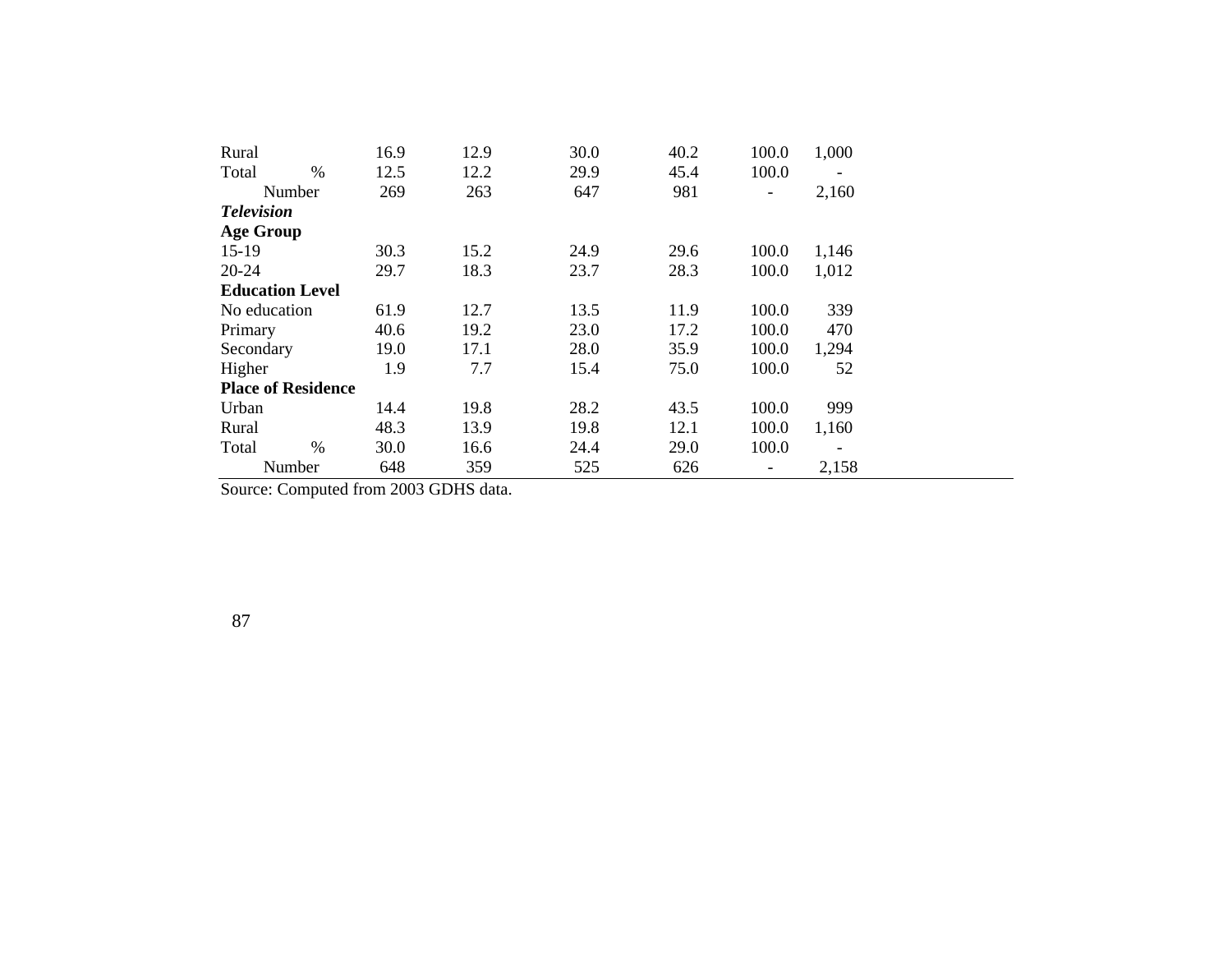### *Age at First Sexual Activity*

The investigation into the variation (of the respondents) in age at first sexual activity does not show consistent results. For example, with respect to reading of newspapers, the highest mean age at first sex is recorded among females who read it at least once a week (20.1 years) but for television, the highest mean age at first sex is among those who watch it less than once a week (17.4 years) and the lowest among those who never watch television at all (presumably, these are the rural dwellers). On the other hand, analysis of radio's possible impact on initiation of first sex, depicts females who listen to the radio less than once a week to have the lowest mean age at first sex, while the highest mean age at first sex is recorded among their counterparts who listen to the radio almost everyday.

It is important to note that in all three types of media, a higher proportion of females initiate sex within ages 15-19 years irrespective of frequency of media exposure. Within ages 20-24 years, however, the proportion of females who initiate sex within ages 20-24 years is highest among those who are almost everyday exposed to one of the three types of media compared with their counterparts with lesser or no media exposure. This plausibly suggests some positive impact of the media on the initiation of first sex among the females; that is regular access to newspapers, radio and television could result in the postponement of first sex among the females, a development, which is quite positive.

The relationship between one's media exposure and initiation of sex is, however, influenced by a number of factors. These include the young person's level of education, place of residence (whether rural or urban), the household environment (including household assets and encouragement or otherwise from parents or siblings) towards the use of the media as sources of information and education on sexuality and reproductive health.

### *Age at First Marriage*

Assessing the impact of the media on age at first marriage among the young females suggests the likelihood of persons who have regular access to all three types of media marrying late compared with their counterparts who never have access to any of the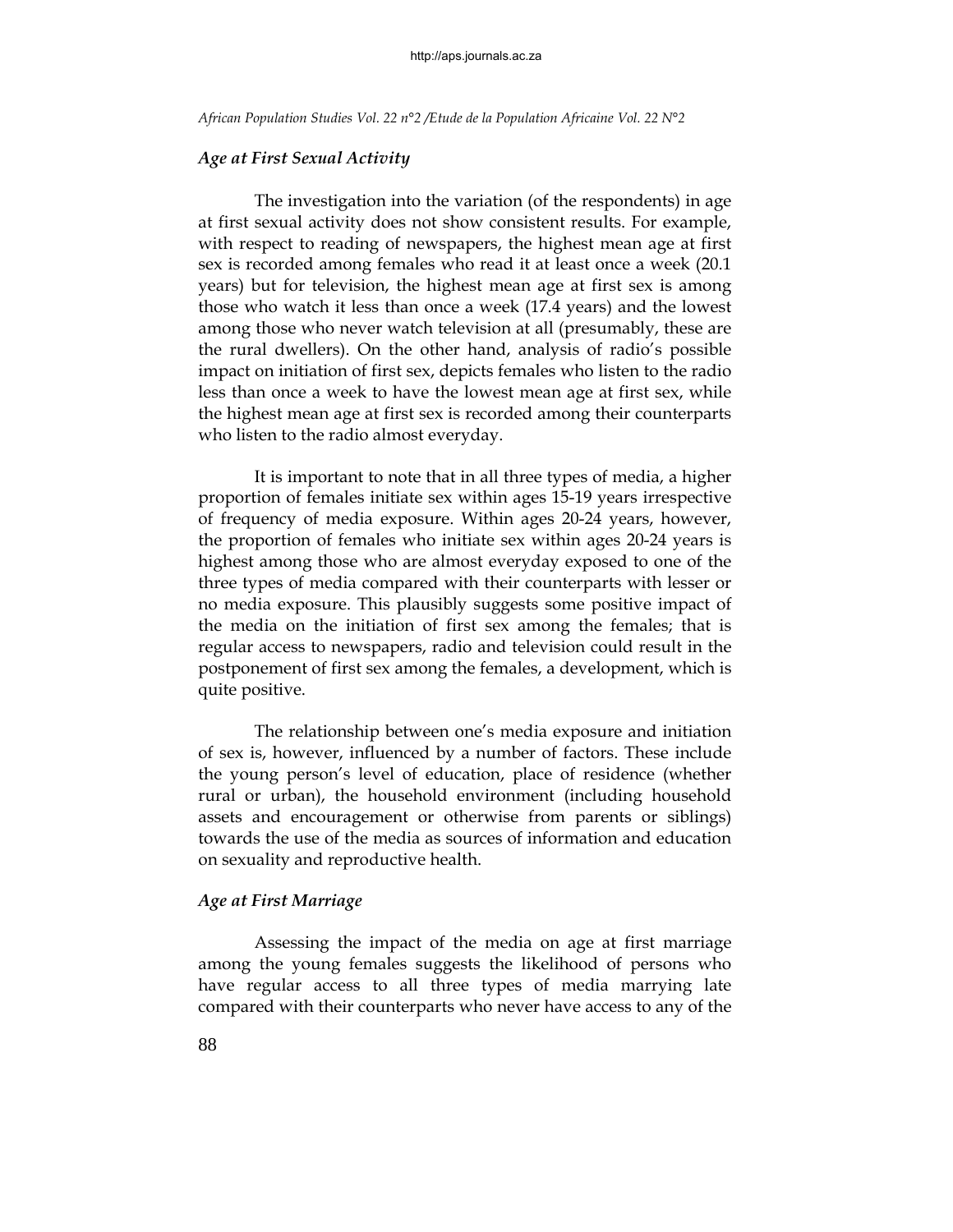media channels. The analysis also shows that for access to newspapers, mean age at first marriage is 17.1 years among females who never read any newspaper at all and 19.5 years among those who read it almost everyday. It is also to be noted that for radio, the corresponding mean ages at first marriage are 16.8 years and 17.4 years while for television, the means are 16.9 years and 17.7 years. The analysis seems to suggest that when women are exposed to reading newspapers, listening to the radio or watching television regularly, they are likely to postpone their marriage and thereby, concentrate on their education.

The above findings have implications for rural and urban places of residence. In Table 1, we find that almost half of the respondents from the rural areas do not watch television and more than 80% do not read newspapers compared with less than 15% in either case in the urban area. This shows why lower median age at first marriage has been found among rural respondents in Ghana compared with urban dwellers (see Ghana Demographic and Health Survey, 1988, 1993, 1998 and 2003).

# *Knowledge and Use of Contraceptives*

Information on family planning methods and usage is usually disseminated through newspaper, radio and television outlets throughout the country. From the analysis, it is observed that knowledge of any method of contraception is quite high (95.4% among females 15-19 years and 98.5% for the 20-24 year age group – figures not shown). This compares with 97.7% for all women 15-49 years in Ghana (Ghana Statistical Service and Macro International Inc., 2004). With reference to the frequency of exposure to the media types, the analysis further shows that on the whole, knowledge of contraception is relatively higher among young females who regularly (almost everyday) read newspapers, listen to the radio or watch television. For example, while knowledge among women who do not listen to the radio at all is 88.5%, their counterparts who regularly listen to it record 98.7% knowledge of contraception, representing a difference of 10% between the two groups.

The study further examined the young females who have ever had sex based on whether or not they have ever used any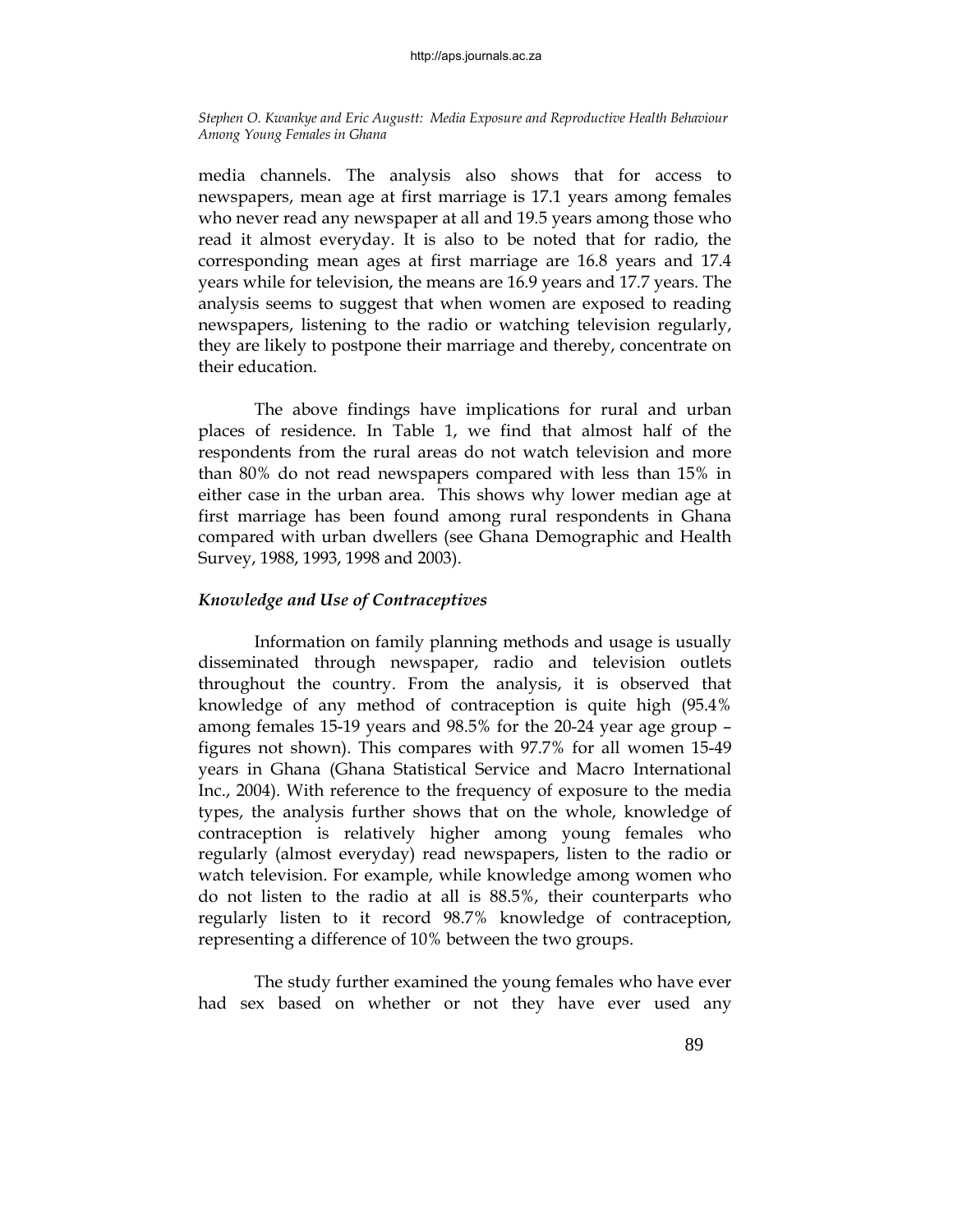contraceptive methods in the past and their variation with respect to their access to the three media types. The analysis further shows that overall the proportion of young females who have never used any method of family planning is 43% with 10% and 47% ever using traditional and modern methods respectively. Here, it is noted that the proportion never using any family planning method is lower for all young females with some exposure to the three media types than the average for all the young females (i.e., 43%) except young females who are exposed to the radio less than once a week among whom 52% have never used any family planning method (Table 2).

Table 2 also shows that the proportion ever using a modern method of family planning increases with higher frequency of reading newspapers, listening to the radio and watching television. Specifically, we note that 43.8% of the young females who have ever used any method of family planning have used condoms, 21.1% have used periodic abstinence, 14% have used the pill and about 10% have adopted injections (figure not shown in the table).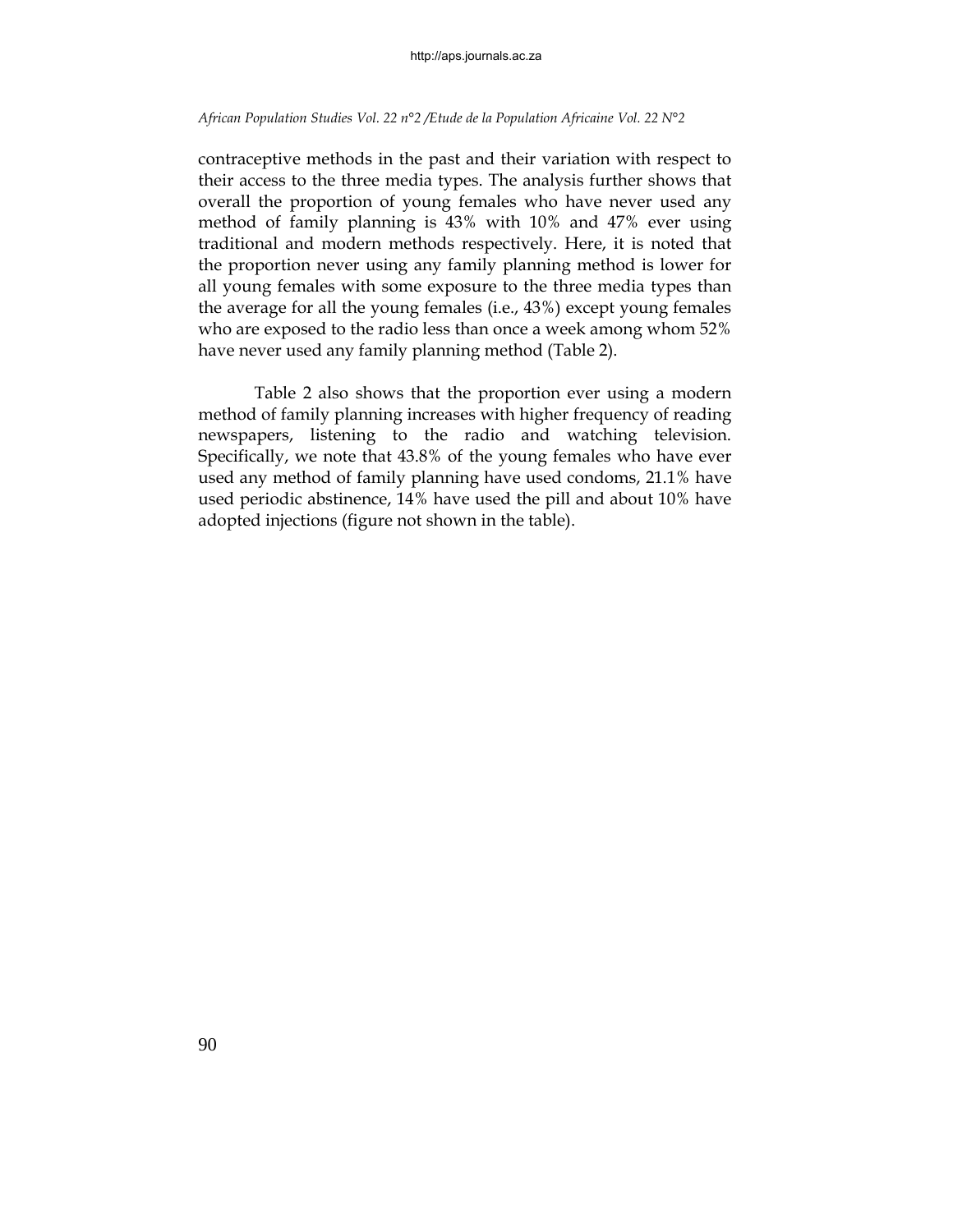| frequency of exposure to different media |            |           |                                        |        |       |  |
|------------------------------------------|------------|-----------|----------------------------------------|--------|-------|--|
| Frequency of media exposure              |            |           |                                        |        |       |  |
|                                          |            | Less than | At least                               | Almost |       |  |
| Contraceptive use                        | Not at all |           | once a week once a week everyday Total |        |       |  |
| Ever use                                 |            |           |                                        |        |       |  |
| Newspaper                                |            |           |                                        |        |       |  |
| Never used                               | 48.1       | 25.4      | 22.1                                   | 25.0   | 43.2  |  |
| Used traditional methods                 | 9.5        | 15.6      | 8.9                                    | 5.0    | 9.9   |  |
| Used modern methods                      | 42.4       | 59.0      | 69.0                                   | 70.0   | 46.9  |  |
| Total number                             | 1,043      | 122       | 113                                    | 20     | 1,300 |  |
| Radio                                    |            |           |                                        |        |       |  |
| Never used                               | 66.5       | 51.9      | 40.4                                   | 36.3   | 43.2  |  |
| Used traditional methods                 | 7.9        | 8.7       | 9.0                                    | 11.4   | 9.9   |  |
| Used modern methods                      | 25.6       | 39.4      | 50.6                                   | 52.3   | 46.9  |  |
| Total number                             | 164        | 160       | 391                                    | 587    | 1,300 |  |
| <b>Television</b>                        |            |           |                                        |        |       |  |
| Never used                               | 62.5       | 39.0      | 32.0                                   | 30.9   | 43.2  |  |
| Used traditional methods                 | 5.7        | 13.6      | 12.8                                   | 9.8    | 9.9   |  |
| Used modern methods                      | 31.8       | 47.4      | 55.2                                   | 59.3   | 46.9  |  |
| Total number                             | 437        | 236       | 319                                    | 307    | 1,300 |  |
| <b>Current use</b>                       |            |           |                                        |        |       |  |
| Newspaper                                |            |           |                                        |        |       |  |
| Never used                               | 80.3       | 63.9      | 52.2                                   | 50.0   | 75.8  |  |
| Used traditional methods                 | 5.8        | 9.0       | 9.7                                    | 10.0   | 6.3   |  |
| Used modern methods                      | 13.9       | 27.1      | 38.1                                   | 40.0   | 17.9  |  |

| Table 2: Percent distribution of sexually active young females by use of birth control methods by |
|---------------------------------------------------------------------------------------------------|
| frequency of exposure to different media                                                          |

91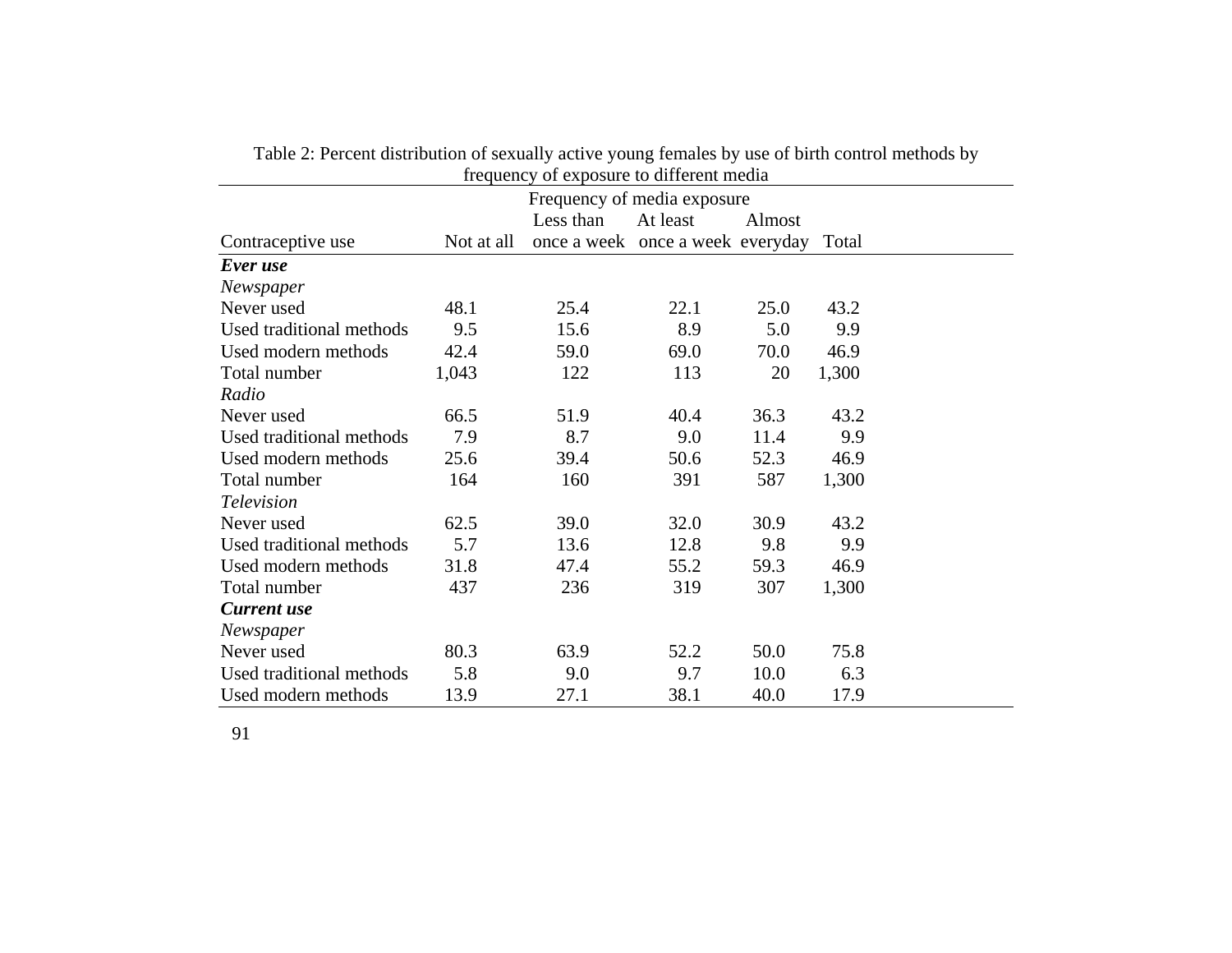| Total number             | 1,043 | 122  | 113  | 20   | 1,300 |  |
|--------------------------|-------|------|------|------|-------|--|
| Radio                    |       |      |      |      |       |  |
| Never used               | 89.6  | 83.8 | 75.2 | 69.8 | 75.8  |  |
| Used traditional methods | 3.0   | 3.8  | 8.4  | 7.2  | 6.3   |  |
| Used modern methods      | 7.4   | 12.4 | 16.4 | 23.0 | 17.9  |  |
| Total number             | 164   | 160  | 391  | 587  | 1,300 |  |
| <i>Television</i>        |       |      |      |      |       |  |
| Never used               | 85.4  | 73.3 | 69.9 | 70.0 | 75.8  |  |
| Used traditional methods | 3.2   | 9.7  | 10.3 | 4.9  | 6.3   |  |
| Used modern methods      | 11.4  | 17.0 | 19.8 | 25.1 | 17.9  |  |
| Total number             | 437   | 236  | 319  | 307  | 1,300 |  |

Source: Computed from 2003 GDHS data.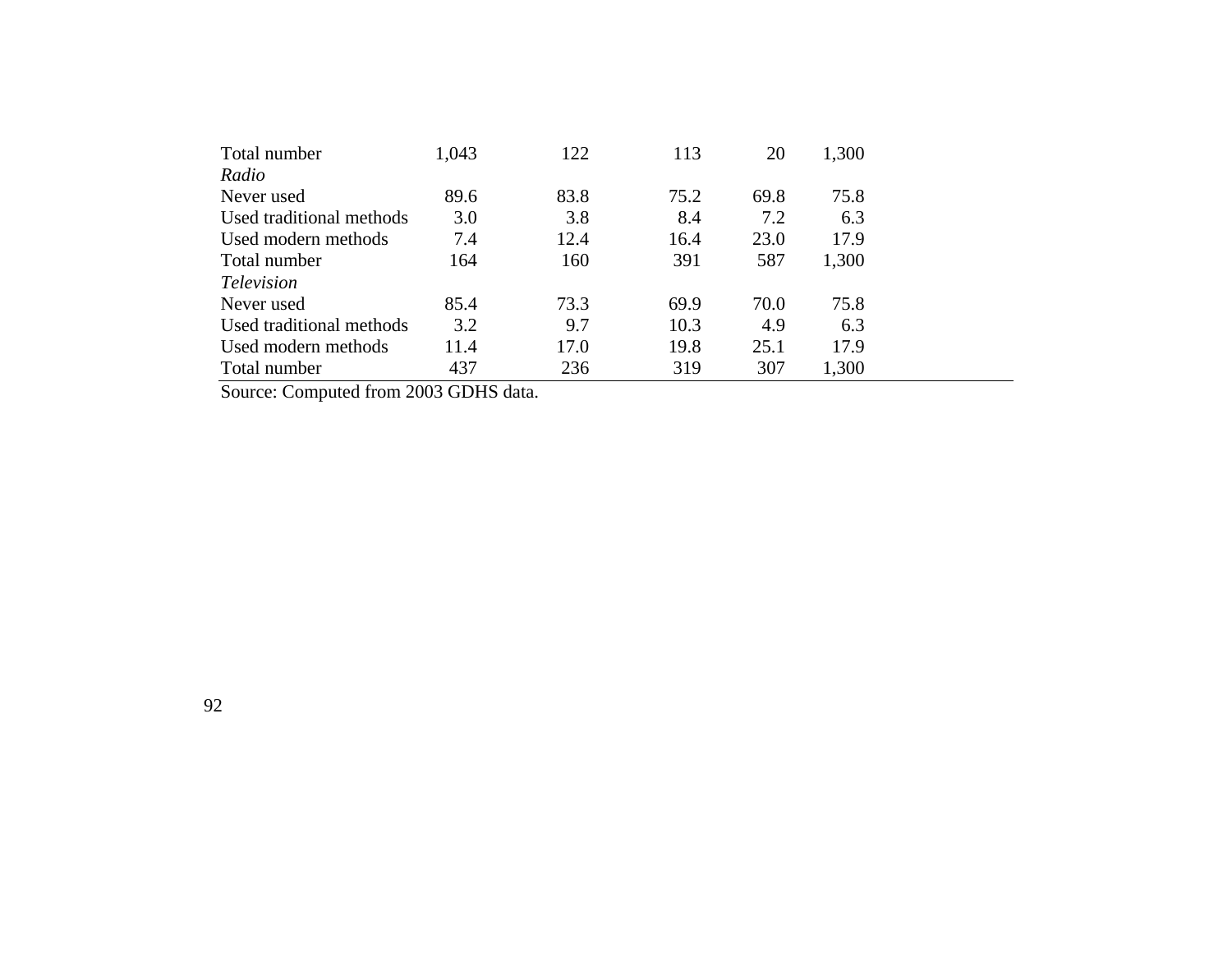The results for current use of birth control methods are similar to those presented for ever use. Current use of modern methods generally increases with higher frequency of access to newspapers, radio or television. The suggestion is that as young females regularly read newspapers, listen to radio or watch television, the likelihood is there for them to use contraceptives whenever they choose to have sex. It must be pointed out, however, that ever use of contraception is higher than current use, a situation, which suggests irregular contraceptive usage among sexually active young females in the country.

# *Knowledge of Ovulatory Cycle*

 Knowledge of when, in the ovulatory cycle, a woman is likely to be pregnant could serve as useful information to assist the woman to prevent or avoid a pregnancy by either using a contraceptive or abstaining from sex completely during the period of ovulation. More specifically, basic knowledge of reproductive physiology is considered useful for the successful practice of coitus related methods of pregnancy prevention particularly with respect to the rhythm method (Central Statistical Office et al, 1997). From Table 3, overall, the results indicate that about one in four of the young females correctly stated the occurrence of ovulation within the middle of the menstrual cycle. This is lower than the results from the 2003 GDHS for all women, which is 29.4% (Ghana Statistical Service et al, 2004). Similar low knowledge of the ovulatory cycle has been found by Essah (2006) where one in 10 of the pupils she studied in Akropong knew of the time during the menstrual cycle that a female is most likely to become pregnant. This suggests a generally poor knowledge regarding the period of ovulation among young women in Ghana, a situation that could predispose some of them to obviously avoidable pregnancies.

 Relating knowledge of ovulatory cycle to media exposure, it appears that the correct knowledge of the ovulatory cycle increases with higher access to the media. It must be emphasised, however, that the percentage who correctly quoted the right period of occurrence of ovulation (i.e., within the middle of the cycle) for those with regular exposure to the media (i.e., almost everyday) is highest for the newspapers (43%) compared with radio (31%) and television (30%).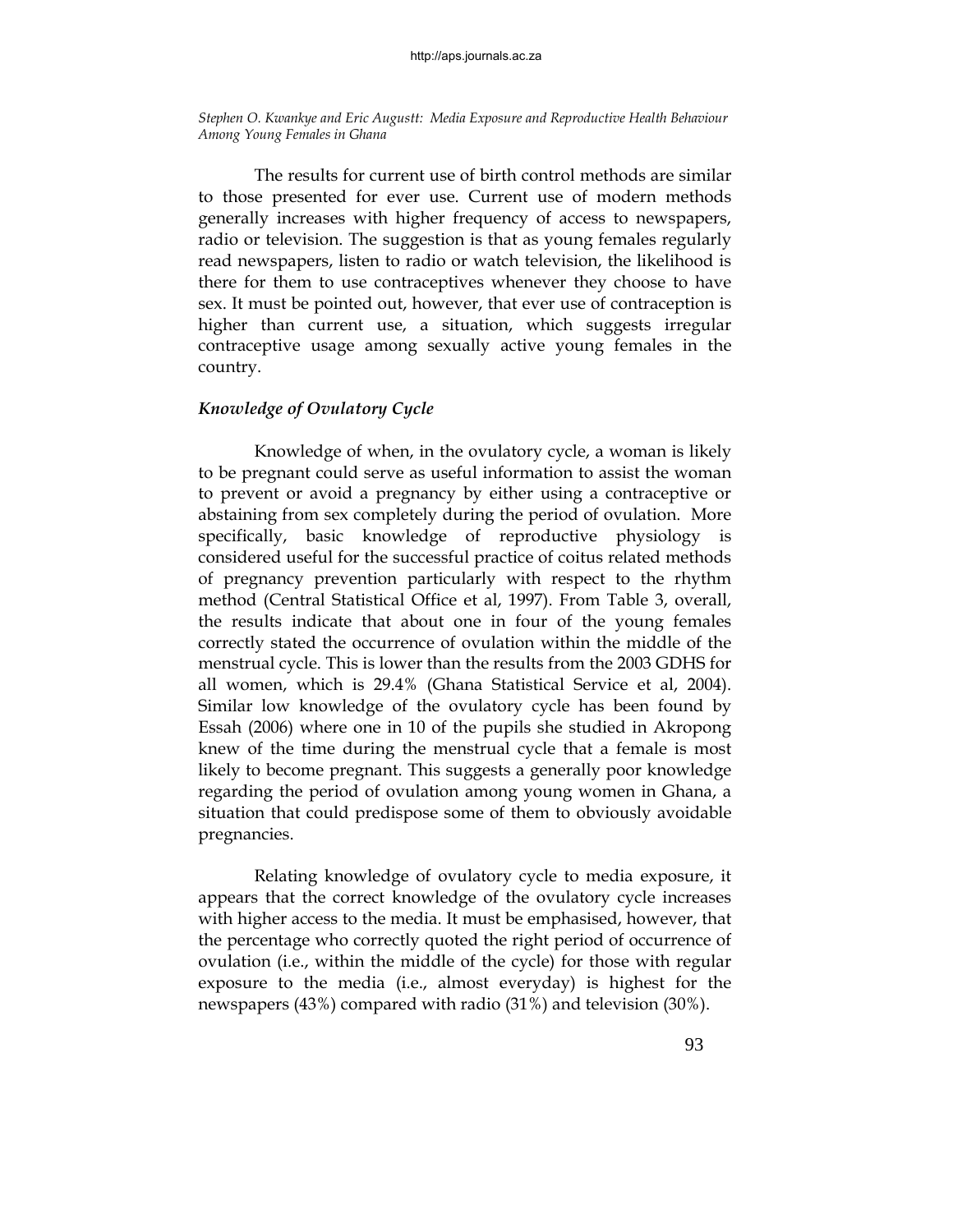| $\mathsf{v}$ , and $\mathsf{v}$        |        | $\epsilon$ , $\epsilon$ $\epsilon$ , $\epsilon$ , $\epsilon$ , $\epsilon$ , $\epsilon$ , $\epsilon$ , $\epsilon$ , $\epsilon$ , $\epsilon$ , $\epsilon$ , $\epsilon$ , $\epsilon$ , $\epsilon$ , $\epsilon$ , $\epsilon$ , $\epsilon$ , $\epsilon$ , $\epsilon$ , $\epsilon$ , $\epsilon$ , $\epsilon$ , $\epsilon$ , $\epsilon$ , $\epsilon$ , $\epsilon$ , $\epsilon$ , $\epsilon$ , $\epsilon$ , $\epsilon$ , $\epsilon$ , $\epsilon$ , $\epsilon$ , $\epsilon$ , $\epsilon$ , $\epsilon$ , |        |               |        |       |       |
|----------------------------------------|--------|------------------------------------------------------------------------------------------------------------------------------------------------------------------------------------------------------------------------------------------------------------------------------------------------------------------------------------------------------------------------------------------------------------------------------------------------------------------------------------------------|--------|---------------|--------|-------|-------|
| Timing of ovulation in menstrual cycle |        |                                                                                                                                                                                                                                                                                                                                                                                                                                                                                                |        |               |        |       |       |
|                                        | During | After                                                                                                                                                                                                                                                                                                                                                                                                                                                                                          | Middle | <b>Before</b> |        |       |       |
|                                        | her    | period                                                                                                                                                                                                                                                                                                                                                                                                                                                                                         | of the | period        | At any |       | Don't |
| Media exposure                         | period | ends                                                                                                                                                                                                                                                                                                                                                                                                                                                                                           | cycle  | begins        | time   | Other | know  |
| Newspaper                              |        |                                                                                                                                                                                                                                                                                                                                                                                                                                                                                                |        |               |        |       |       |
| Not at all                             | 2.9    | 31.4                                                                                                                                                                                                                                                                                                                                                                                                                                                                                           | 19.3   | 4.8           | 13.2   | 0.1   | 28.3  |
| Less than once a week                  | 1.3    | 33.6                                                                                                                                                                                                                                                                                                                                                                                                                                                                                           | 32.4   | 7.1           | 4.6    | 0.0   | 21.0  |
| At least once a week                   | 3.7    | 27.5                                                                                                                                                                                                                                                                                                                                                                                                                                                                                           | 32.1   | 7.3           | 7.6    | 0.3   | 21.5  |
| Almost everyday                        | 2.9    | 26.5                                                                                                                                                                                                                                                                                                                                                                                                                                                                                           | 42.7   | 2.9           | 4.4    | 0.0   | 20.6  |
| Radio                                  |        |                                                                                                                                                                                                                                                                                                                                                                                                                                                                                                |        |               |        |       |       |
| Not at all                             | 2.2    | 26.0                                                                                                                                                                                                                                                                                                                                                                                                                                                                                           | 13.8   | 3.3           | 14.9   | 0.0   | 39.8  |
| Less than once a week                  | 3.5    | 36.4                                                                                                                                                                                                                                                                                                                                                                                                                                                                                           | 15.0   | 6.1           | 8.0    | 0.0   | 31.0  |
| At least once a week                   | 2.8    | 36.8                                                                                                                                                                                                                                                                                                                                                                                                                                                                                           | 18.9   | 6.4           | 11.3   | 0.1   | 23.7  |
| Almost everyday                        | 2.8    | 26.8                                                                                                                                                                                                                                                                                                                                                                                                                                                                                           | 31.2   | 4.9           | 11.1   | 0.1   | 23.1  |
| <b>Television</b>                      |        |                                                                                                                                                                                                                                                                                                                                                                                                                                                                                                |        |               |        |       |       |
| Not at all                             | 2.9    | 34.5                                                                                                                                                                                                                                                                                                                                                                                                                                                                                           | 14.5   | 4.6           | 11.7   | 0.0   | 31.8  |
| Less than once a week                  | 2.5    | 33.1                                                                                                                                                                                                                                                                                                                                                                                                                                                                                           | 23.9   | 5.0           | 9.4    | 0.0   | 26.1  |
| At least once a week                   | 3.8    | 30.7                                                                                                                                                                                                                                                                                                                                                                                                                                                                                           | 26.0   | 6.1           | 12.2   | 0.2   | 21.0  |
| Almost everyday                        | 2.2    | 26.1                                                                                                                                                                                                                                                                                                                                                                                                                                                                                           | 29.9   | 5.4           | 10.9   | 0.2   | 25.3  |
| $\frac{0}{0}$<br>Total                 | 2.8    | 31.0                                                                                                                                                                                                                                                                                                                                                                                                                                                                                           | 23.3   | 5.3           | 11.2   | 0.1   | 26.3  |
| Number                                 | 60     | 667                                                                                                                                                                                                                                                                                                                                                                                                                                                                                            | 502    | 113           | 242    | 2     | 567   |

Table 3: Percent distribution of sexually active young females by knowledge of the ovulatory cycle by media exposure

Source: Computed from 2003 GDHS data.

94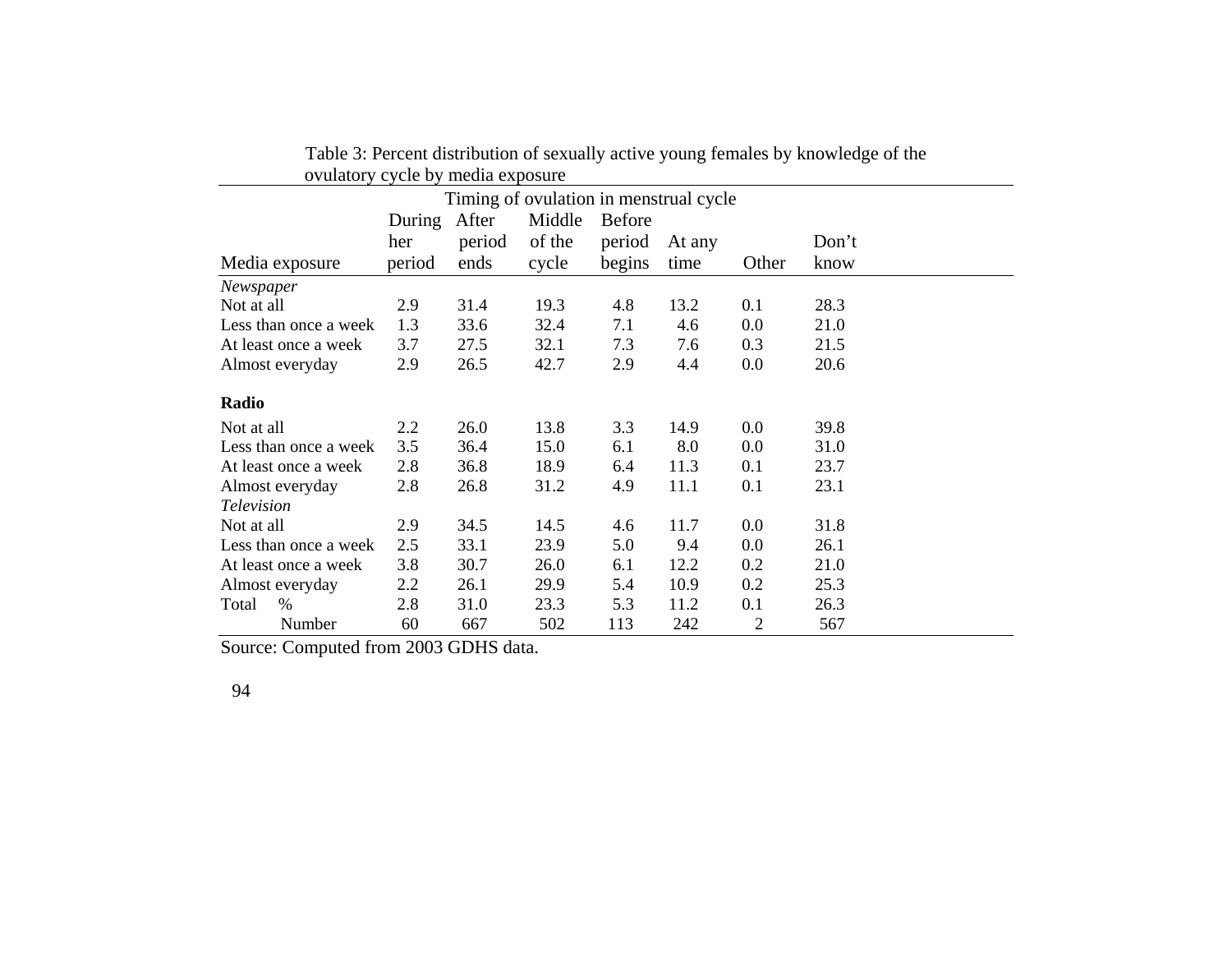#### *Children Ever Born*

 Analysis of the young females by the number of children ever born (CEB) lends some support to what the likely impact of a person's access to media information could be. The results show that the closeness of a young woman to the media is more likely to result in her giving birth to a smaller number of children by the end of her reproductive period. This suggests a decreasing number of CEB with higher frequency of exposure to newspapers, radio or television. At the same time, the percentage of young females who have ever had three or more children tends to be lowest among the young women who reported having access to information from the newspapers, radio or television either at least once a week or almost everyday. Overall, however, a third of the young women had had only one child at the time of the survey, 15% had had two children and just three percent had had three children or more.

# *Pregnancy Termination*

 The results from the analysis of the possible impact of a woman's access to the media on pregnancy termination among the young females do not show much consistency. As is seen in Table 4, 13% of young females who do not read newspapers at all reported to have ever terminated a pregnancy. This compares with five percent among their counterparts who read newspapers almost everyday. While 11.5% of those who read newspapers at least once a week have ever terminated a pregnancy, just about seven percent of those who read it less than once a week reported to have ever terminated a pregnancy. In terms of radio and television, the results do not show any substantial variation among the different levels of exposure to the two media types. The results suggest that one's decision to terminate a pregnancy does not appear to be dependent on the person's access to newspapers, radios or television transmissions.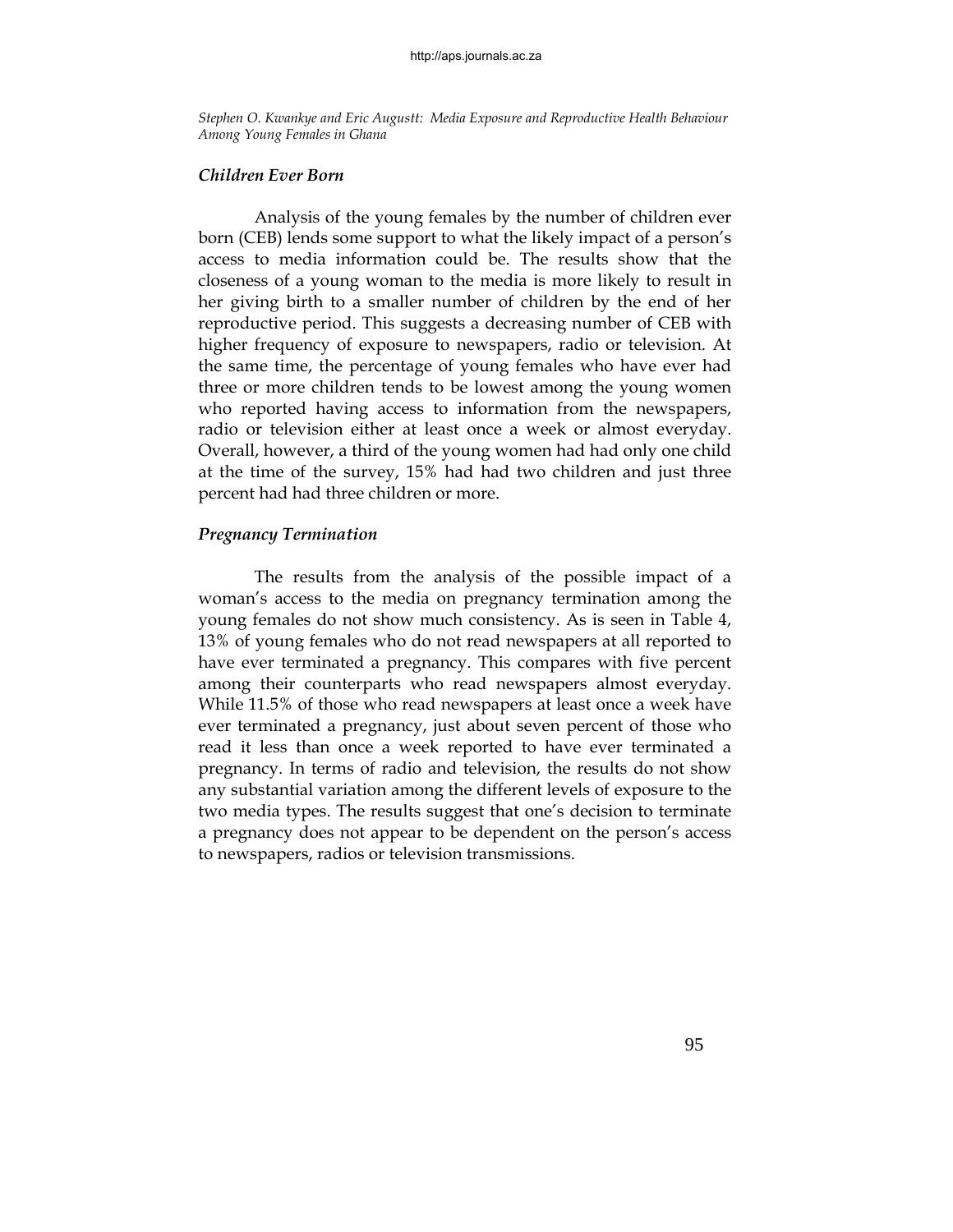|                       | Ever terminated a pregnancy |      |  |  |  |
|-----------------------|-----------------------------|------|--|--|--|
| Media exposure        | Yes                         | No   |  |  |  |
| Newspaper             |                             |      |  |  |  |
| Not at all            | 13.1                        | 86.9 |  |  |  |
| Less than once a week | 6.1                         | 93.4 |  |  |  |
| At least once a week  | 11.5                        | 88.5 |  |  |  |
| Almost everyday       | 5.0                         | 95.0 |  |  |  |
| Radio                 |                             |      |  |  |  |
| Not at all            | 12.8                        | 87.2 |  |  |  |
| Less than once a week | 10.7                        | 89.3 |  |  |  |
| At least once a week  | 13.0                        | 87.0 |  |  |  |
| Almost everyday       | 12.1                        | 87.9 |  |  |  |
| Television            |                             |      |  |  |  |
| Not at all            | 10.5                        | 89.5 |  |  |  |
| Less than once a week | 13.6                        | 86.4 |  |  |  |
| At least once a week  | 13.5                        | 86.5 |  |  |  |
| Almost everyday       | 14.1                        | 85.9 |  |  |  |
| Total %               | 12.3                        | 87.7 |  |  |  |
| Number                | 1,141                       | 159  |  |  |  |

Table 4: Percent distribution of young females by whether or not they have terminated pregnancy by media exposure

Source: Computed from 2003 GDHS data.

# *Multivariate Analysis*

Two sets of analysis were carried out, one using multiple regression and the other employing logistic regression techniques. For the multiple regression analysis, the dependent variables were age at first sex and number of children ever born at the time of the survey. The independent variables are current age, level of education, place of residence and exposure to newspapers, radio and television. The results of the analysis are presented in Tables 5 and 6.

 From Table 5, it is observed that overall, the variables included in the model explained 23% of the variation in age at first sex among the young women age 15-24 years. It is also noted that although the relationship suggests some increasing age at first sex as frequency of exposure to the three media types increases, the results do not show any statistical significance particularly for radio and television. In the case of newspapers, the results are statistically significant with regard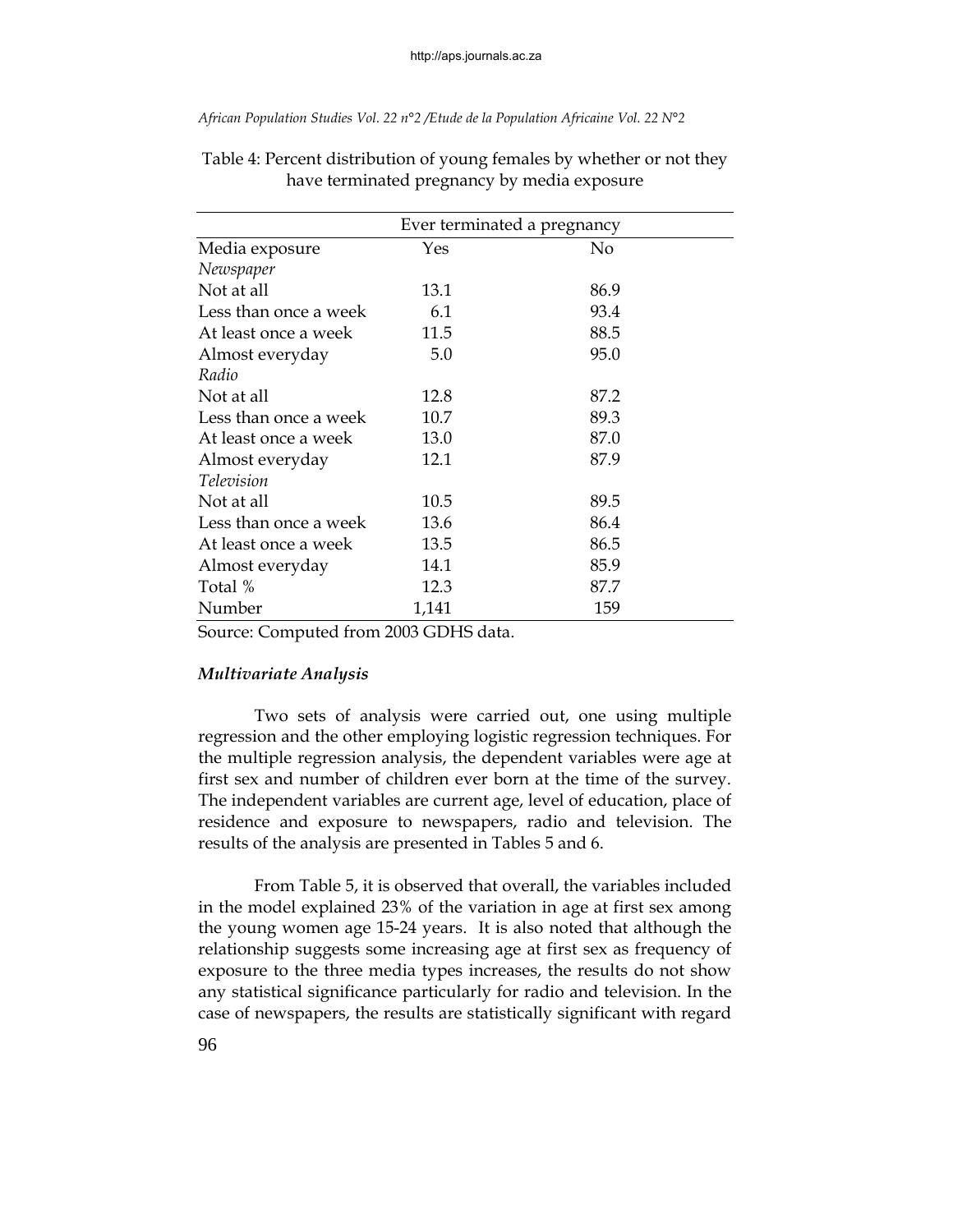to persons who read newspapers at least once a week or almost everyday i.e., at slightly higher than 90% level of confidence. The analysis of the radio is also statistically significant with regard to only persons who listen to it almost everyday ( $p < 0.05$ ).

 Furthermore, the results lend support to a higher age at first sex among young females in urban areas compared with others resident in rural communities. Similarly, there is some direct relationship between education and age at first sex especially at postprimary school levels ( $p \le 0.05$ ). It is also important to note that current age relates directly with age at first sex, suggesting that age at first sex has declined between the two age cohorts (15-19 and 20-24 years) in Ghana.

| Variable                      | B         | <b>SE</b> | Beta     |
|-------------------------------|-----------|-----------|----------|
| Current Age                   | .3317***  | .0212     | .3886    |
| Education                     |           |           |          |
| No Education                  | RC        |           |          |
| Primary                       | $-0.1231$ | .1626     | $-.0247$ |
| Secondary                     | $.3216**$ | .1525     | .0760    |
| Higher                        | 1.8430*** | .4398     | .1147    |
| Place of residence            |           |           |          |
| Rural                         | RC        |           |          |
| Urban                         | .2635**   | .1149     | .0625    |
| <b>Exposure to Newspapers</b> |           |           |          |
| Not at all                    | RC        |           |          |
| Less than once a week         | .2694     | .1866     | .0374    |
| At least once a week          | .3806**   | .2995     | .0510    |
| Almost everyday               | $.8260**$ | .4352     | .0481    |
| <i>Exposure to Radio</i>      |           |           |          |
| Not at all                    | <b>RC</b> |           |          |
| Less than once a week         | .0441     | .2098     | .0069    |
| At least once a week          | .2760     | .1803     | .0602    |
| Almost everyday               | .3757**   | .1772     | .0889    |
| <i>Exposure to Television</i> |           |           |          |
| Not at all                    | RC        |           |          |

Table 5: Results of multiple regression analysis on age at first sex among females age 15-24 years in Ghana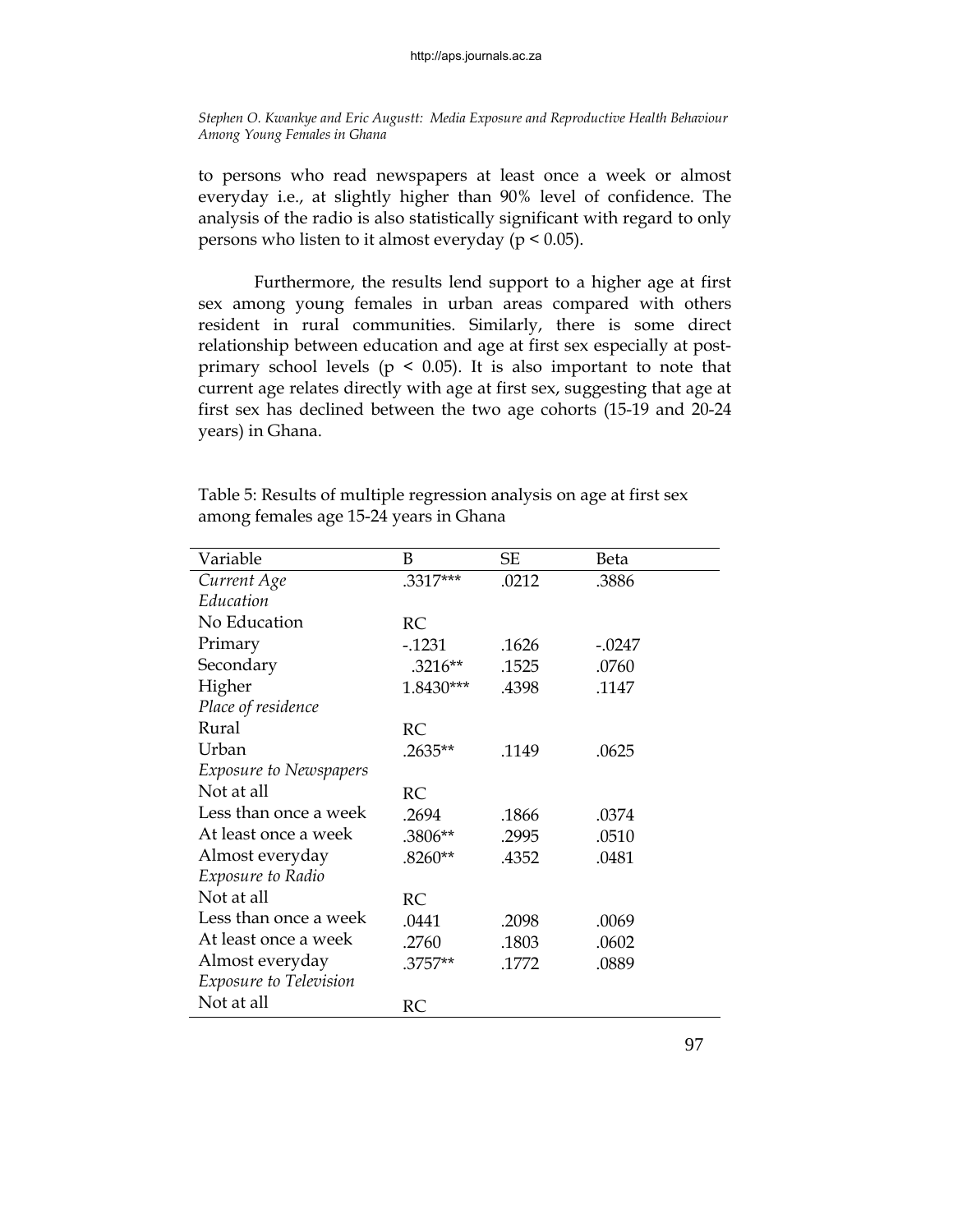| Less than once a week                                         | .0676      | .1567                     | .0124 |  |  |
|---------------------------------------------------------------|------------|---------------------------|-------|--|--|
| At least once a week                                          | .0968      | .1509                     | .0198 |  |  |
| Almost everyday                                               | $.1886***$ | .1629                     | .0381 |  |  |
| Constant                                                      |            |                           |       |  |  |
| Multiple $R = .48007$                                         |            | $RC$ = Reference category |       |  |  |
| *** $p < .001$ ; ** $p < .05$ ; * $p < .10$<br>$R^2$ = .23047 |            |                           |       |  |  |
| Adjusted $R^2$ = .22208                                       |            |                           |       |  |  |
| Source: Computed from 2003 GDHS data.                         |            |                           |       |  |  |

*African Population Studies Vol. 22 n°2 /Etude de la Population Africaine Vol. 22 N°2*

 The results of the multiple regression analysis on children ever born in Table 6 indicate that regular exposure to the television and newspapers is statistically significant in explaining the variation in children ever born among the young females. Thus, exposure to the television or newspapers relates inversely with number of children ever born. The relationship between the radio and the number of children ever born is on the other hand, statistically not significant. At the same time, urban dwellers have a smaller number of children ever born compared with their rural counterparts while education exhibits indirect relationship with children ever born. In terms of age, the results show a direct relationship with children ever born where the older females tend to have relatively higher number of children ever born compared with the younger ones (Table 6). This is, however, very much to be expected.

Table 6: Results of multiple regression analysis on the number of children ever born among females age 15-24 years in Ghana

| Variable                      | В           | <b>SE</b> | Beta      |
|-------------------------------|-------------|-----------|-----------|
| Current Age                   | $.1349***$  | .0046     | .5143     |
| Education                     |             |           |           |
| No Education                  | RC          |           |           |
| Primary                       | $-.0825*$   | .0431     | -.0459    |
| Secondary                     | $-.2560***$ | .0405     | $-1688$   |
| Higher                        | $-.7254***$ | .0954     | $-0.1513$ |
| Place of residence            |             |           |           |
| Rural                         | RC          |           |           |
| Urban                         | $-1879***$  | .0289     | $-1261$   |
| <i>Exposure to Newspapers</i> |             |           |           |
| Not at all                    | RC          |           |           |
| Less than once a week         | $-.1370***$ | .0434     | $-.0579$  |
| At least once a week          | $-1438***$  | .0419     | $-.0671$  |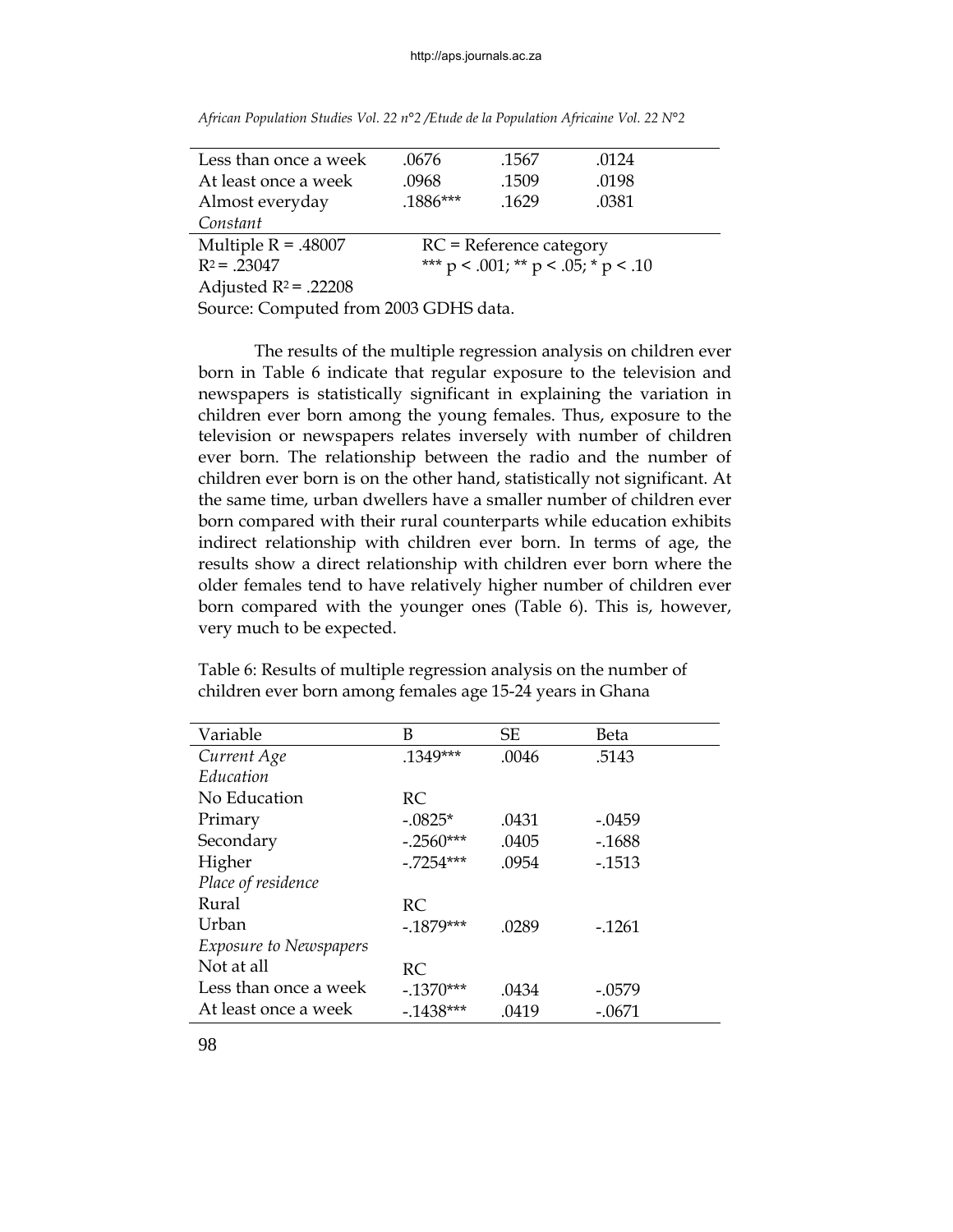| Almost everyday        | $-.2416***$                                 | .0773 | $-.0571$ |  |  |
|------------------------|---------------------------------------------|-------|----------|--|--|
| Exposure to Radio      |                                             |       |          |  |  |
| Not at all             | RC                                          |       |          |  |  |
| Less than once a week  | .0335                                       | .0519 | .0148    |  |  |
| At least once a week   | .0240                                       | .0445 | .0148    |  |  |
| Almost everyday        | $-.0067$                                    | .0437 | $-.0045$ |  |  |
| Exposure to Television |                                             |       |          |  |  |
| Not at all             | RC                                          |       |          |  |  |
| Less than once a week  | $-.0214$                                    | .0405 | $-.0107$ |  |  |
| At least once a week   | $-0.1192***$                                | .0379 | $-.0688$ |  |  |
| Almost everyday        | $-.1090***$                                 | .0398 | $-.0666$ |  |  |
| Constant               | $-1.7741***$                                | .1000 |          |  |  |
| Multiple $R = .61344$  | $RC$ = Reference category                   |       |          |  |  |
| $R^2 = .37630$         | *** $p < .001$ ; ** $p < .05$ ; * $p < .10$ |       |          |  |  |

*Stephen O. Kwankye and Eric Augustt: Media Exposure and Reproductive Health Behaviour Among Young Females in Ghana* 

Adjusted  $R^2$  = .37223

Source: Computed from 2003 GDHS data.

 Table 7 presents the results of logistic analysis on knowledge of ovulatory cycle among the young females in Ghana. From the results, females of age 20-24 years are almost two times as likely to know the correct timing of ovulation compared with their younger colleagues of 15-19 years. In terms of education, there is apparently no significant difference between females of primary vis-à-vis those with no education. However, females with secondary or higher level of education are two times more likely to have knowledge of the ovulatory cycle relative to uneducated females. Compared with rural residents, urban females are almost one and a half times more likely to have knowledge of the correct timing of ovulation in a woman's menstrual cycle.

 The analysis further shows that a female's exposure to newspapers in particular directly relates to her knowledge of the ovulatory cycle. For example, females who read newspapers almost everyday are two times more likely to know the accurate occurrence of ovulation relative to their counterparts who do not read at all. On the other hand, exposure to radio produces quite a statistically significant result only among females who listen to radio almost everyday i.e., such persons have slightly higher than one and a half chances of accurately reporting the timing of ovulation in the woman's menstrual cycle. Similarly, the effects of one's exposure to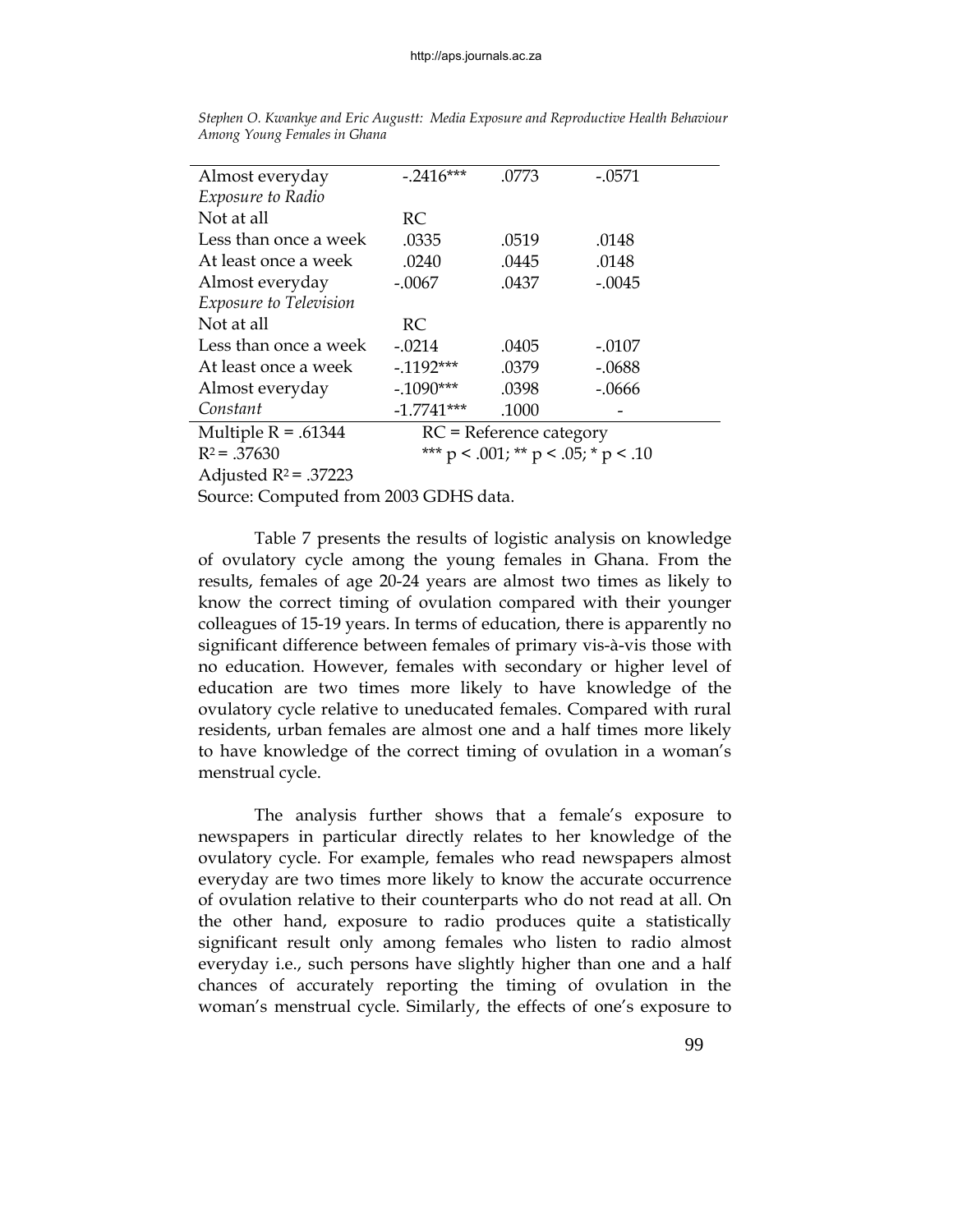television suggest that those who watch television at least once a week or almost everyday are also one and a half times more likely to report accurately the timing of ovulation than those who never watch it.

| Variable                      | Logistic co- | Standard |            |
|-------------------------------|--------------|----------|------------|
|                               | efficient    | error    | Odds ratio |
| Current Age                   |              |          |            |
| 15-19 $(RC)$                  |              |          | 1.000      |
| 20-24                         | 0.691        | 0.111    | 1.996***   |
| Education                     |              |          |            |
| No Education (RC)             |              |          | 1.000      |
| Primary                       | 0.135        | 0.219    | 1.145      |
| Secondary                     | 0.769        | 0.197    | 2.158***   |
| Higher                        | 0.661        | 0.361    | 1.937*     |
| Place of residence            |              |          |            |
| Rural (RC)                    |              |          | 1.000      |
| Urban                         | 0.336        | 0.122    | 1.399***   |
| <b>Exposure to Newspapers</b> |              |          |            |
| Not at all (RC)               |              |          | 1.000      |
| Less than once a week         | 0.323        | 0.166    | $1.381**$  |
| At least once a week          | 0.412        | 0.162    | 1.510**    |
| Almost everyday               | 0.614        | 0.276    | 1.847**    |
| Exposure to Radio             |              |          |            |
| Not at all (RC)               |              |          | 1.000      |
| Less than once a week         | $-0.078$     | 0.258    | 0.925      |
| At least once a week          | $-0.042$     | 0.216    | 0.959      |
| Almost everyday               | 0.512        | 0.206    | 1.668**    |
| Exposure to Television        |              |          |            |
| Not at all (RC)               |              |          | 1.000      |
| Less than once a week         | 0.399        | 0.178    | 1.491**    |
| At least once a week          | 0.520        | 0.166    | 1.682***   |
| Almost everyday               | 0.496        | 0.171    | $1.641***$ |
| Constant                      | $-2.975$     | 0.261    | $0.051***$ |

Table 7: Results of logistic regression analysis on knowledge of ovulatory cycle among females age 15-24 years in Ghana

RC = Reference category \*\*\*  $p < .001$ ; \*\*  $p < .05$ ; \*  $p < .10$ Source: Computed from 2003 GDHS data.

With regard to ever use of any family planning method, Table 8 shows that young females of 20-24 years are five times more likely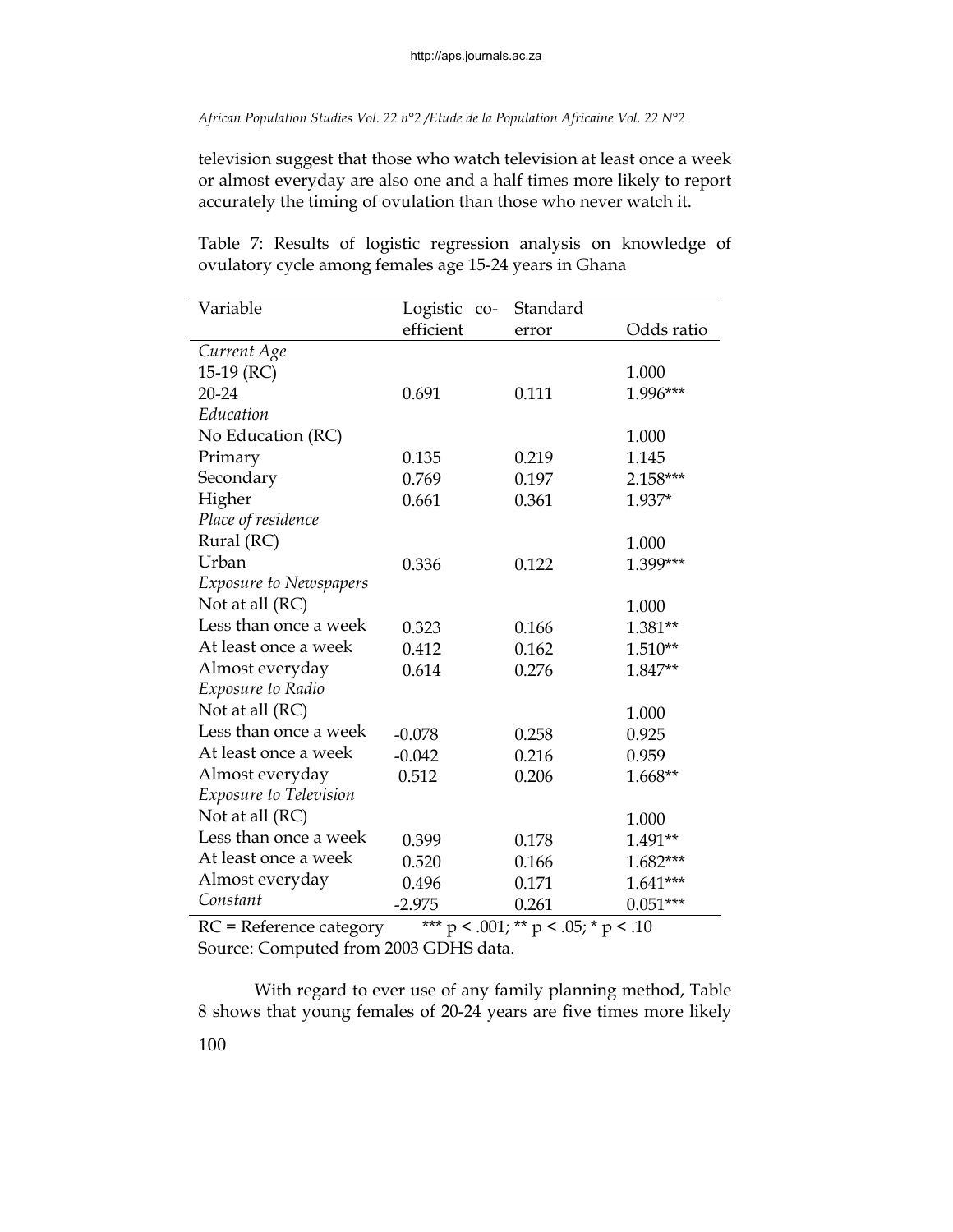to have ever used a family planning method compared with females of 15-19 years. Yet, in terms of current use of any family planning method, females aged 20-24 years are three times more likely to use any family planning method relative to their counterparts of 15-19 years (see Table 9). It is also noted that education relates directly with ever and current use of any family planning method among young females in Ghana. For example, with regard to either ever use or current use of any family planning method females with higher level of education are a little more than twice likely to ever use or currently use any method of contraception compared with their counterparts with no education ( $p \leq 0.001$ ).

| Variable                      | Logistic co- | Standard |            |
|-------------------------------|--------------|----------|------------|
|                               | efficient    | error    | Odds ratio |
| Current Age                   |              |          |            |
| 15-19 $(RC)$                  |              |          | 1.000      |
| 20-24                         | 1.609        | 0.105    | $5.000***$ |
| Education                     |              |          |            |
| No Education (RC)             |              |          | 1.000      |
| Primary                       | 1.088        | 0.185    | 2.967***   |
| Secondary                     | 1.281        | 0.175    | $3.600***$ |
| Higher                        | 0.890        | 0.353    | 2.436**    |
| Place of residence            |              |          |            |
| Rural (RC)                    |              |          | 1.000      |
| Urban                         | 0.174        | 0.113    | 1.190      |
| <b>Exposure to Newspapers</b> |              |          |            |
| Not at all (RC)               |              |          | 1.000      |
| Less than once a week         | $-0.189$     | 0.164    | 0.828      |
| At least once a week          | $-0.428$     | 0.165    | $0.652***$ |
| Almost everyday               | $-1.036$     | 0.327    | $0.355***$ |
| Exposure to Radio             |              |          |            |
| Not at all (RC)               |              |          | 1.000      |
| Less than once a week         | 0.338        | 0.222    | 1.402      |
| At least once a week          | 0.469        | 0.190    | 1.598**    |
| Almost everyday               | 0.557        | 0.186    | 1.745***   |
| Exposure to Television        |              |          |            |
| Not at all (RC)               |              |          | 1.000      |

Table 8: Results of logistic regression analysis on ever use of any family planning method among females age 15-24 years in Ghana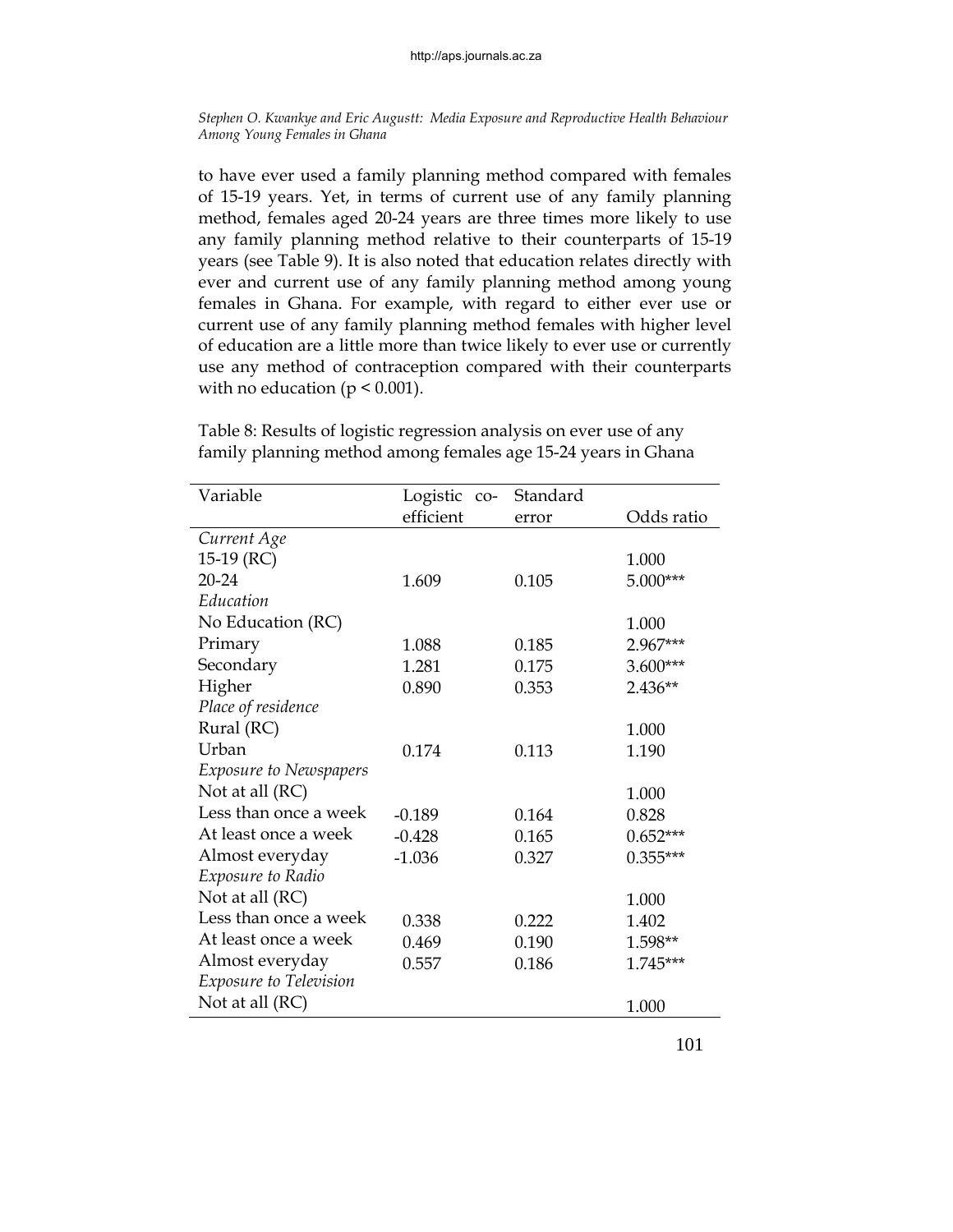| Less than once a week | 0.438  | 0.158 | $1.550***$ |
|-----------------------|--------|-------|------------|
| At least once a week  | 0.618  | 0.149 | $1.854***$ |
| Almost everyday       | 0.292  | 0.158 | $1.339*$   |
| Constant              | -3.286 | 0.240 | $0.037***$ |
|                       |        |       |            |

*African Population Studies Vol. 22 n°2 /Etude de la Population Africaine Vol. 22 N°2*

RC = Reference category  $*** p < .001$ ; \*\*  $p < .05$ ; \*  $p < .10$ 

Source: Computed from 2003 GDHS data.

The results further show that the importance of exposure to the media is relatively more visible with reference to ever use of any family planning method by young women than current contraceptive use. For example, with regard to current contraceptive use, the results are only statistically significant in terms of a female's exposure to the radio especially where exposure is almost everyday i.e., such persons are more than twice likely to currently use any family planning method relative to their counterparts who never listen to the radio (Table 9). On the other hand, the results regarding the relationship between media exposure and ever use of family planning though statistically significant in several respects are not consistent. For example, quite unexpectedly, it appears that the more a female is exposed to newspapers, the less likely she would ever use any contraceptive method (Table 8). However, for radio and television, the reverse is the case where for example, females who listen to the radio almost everyday are close to two times more likely to ever use any family planning method relative to their counterparts who never listen to it.

| Variable           | Logistic co- | Standard |            |
|--------------------|--------------|----------|------------|
|                    | efficient    | error    | Odds ratio |
| Current Age        |              |          |            |
| 15-19 $(RC)$       |              |          | 1.000      |
| $20 - 24$          | 1.106        | 0.136    | $3.022***$ |
| Education          |              |          |            |
| No Education (RC)  |              |          | 1.000      |
| Primary            | 0.654        | 0.264    | $1.923**$  |
| Secondary          | 0.859        | 0.247    | $2.360***$ |
| Higher             | 0.846        | 0.426    | $2.330**$  |
| Place of residence |              |          |            |

Table 9: Results of logistic regression analysis on current use any family planning method among females age 15-24 years in Ghana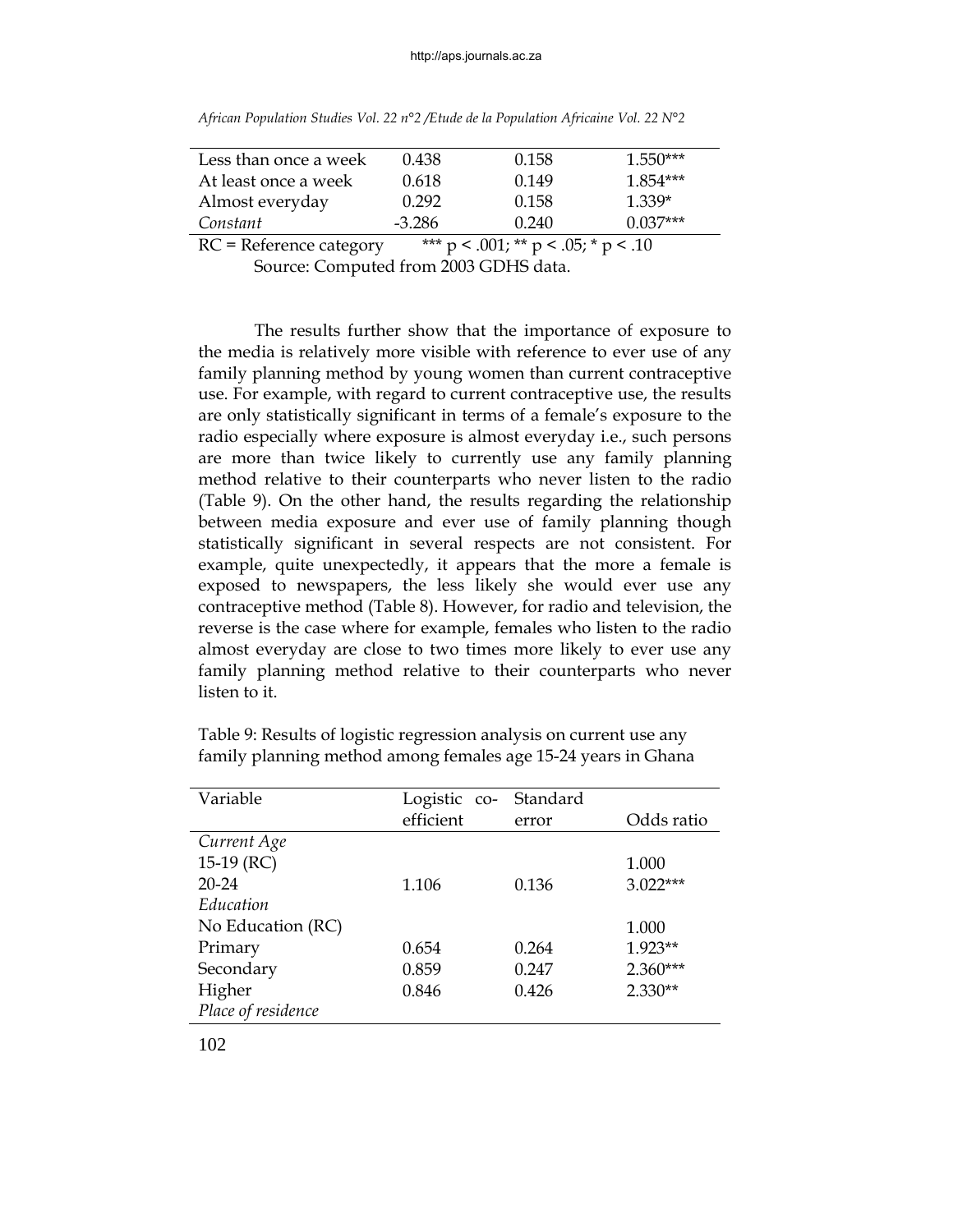| Rural (RC)                    |          |       | 1.000     |
|-------------------------------|----------|-------|-----------|
| Urban                         | $-0.026$ | 0.143 | 0.856     |
| <b>Exposure to Newspapers</b> |          |       |           |
| Not at all $(RC)$             |          |       | 1.000     |
| Less than once a week         | 0.108    | 0.199 | 1.114     |
| At least once a week          | 0.184    | 0.196 | 1.202     |
| Almost everyday               | $-0.246$ | 0.382 | 0.782     |
| Exposure to Radio             |          |       |           |
| Not at all $(RC)$             |          |       | 1.000     |
| Less than once a week         | 0.298    | 0.340 | 1.347     |
| At least once a week          | 0.632    | 0.287 | 1.881**   |
| Almost everyday               | 0.880    | 0.280 | 2.412***  |
| <i>Exposure to Television</i> |          |       |           |
| Not at all $(RC)$             |          |       | 1.000     |
| Less than once a week         | 0.362    | 0.203 | 1.436*    |
| At least once a week          | 0.388    | 0.192 | $1.473**$ |
| Almost everyday               | $-0.035$ | 0.206 | 0.966     |
| Constant                      | $-3.956$ | 0.350 | $0.000**$ |
|                               |          |       |           |

*Stephen O. Kwankye and Eric Augustt: Media Exposure and Reproductive Health Behaviour Among Young Females in Ghana* 

RC = Reference category  $*^{**} p < .001$ ;  $*^{*} p < .05$ ;  $* p < .10$ Source: Computed from 2003 GDHS data.

## *Discussion*

 The results of the analysis point to some positive impacts exposure to the media could make on attitudes and behaviours of young females regarding sexuality and reproductive health. First, from the bivariate analysis, it has been established in this paper that females who are regularly exposed to the three media sources exhibit the highest age at first sex and marriage. Again, knowledge and use of contraception are both highest among females who are exposed to newspapers, the radio and television almost everyday. Similar results were found in respect of the analysis of knowledge of the ovulatory cycle. Quite consistently also, females who are regularly exposed to the media have relatively lower number of children ever born. In contrast, analysis of the effect of the media on pregnancy termination does not produce any consistent results. It is thus, not clear as to what extent exposure to the media encourages or discourages pregnancy termination among the young females.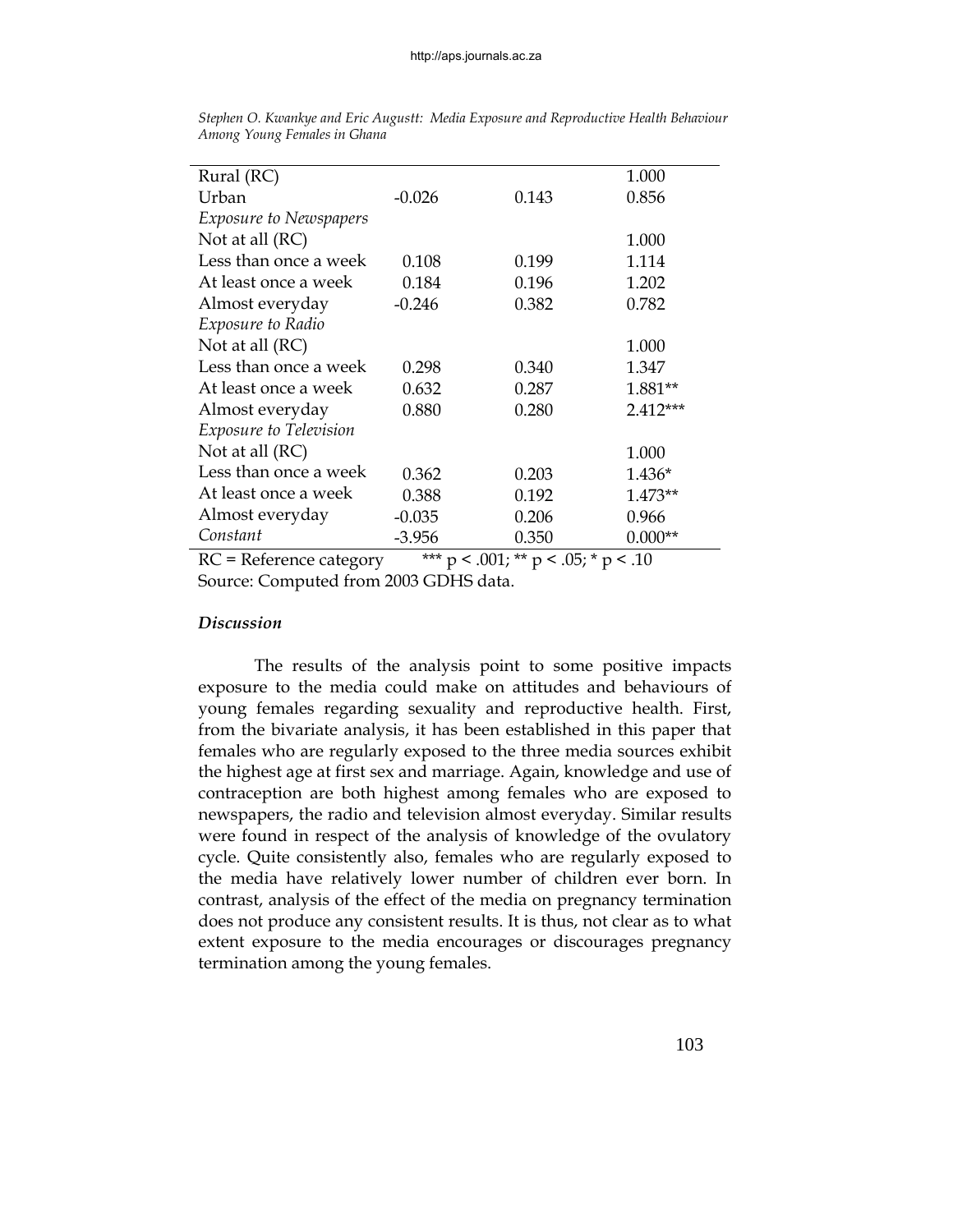From the multivariate analysis, however, the results are not clear-cut in several respects. For example, while the radio and television do not show statistically significant influence on age at first sex, in contrast, exposure to newspapers exhibits high level of significance. This could plausibly be linked to education where a female's exposure to newspapers would depend largely on her education i.e., her ability to read and/or write compared to the radio or television, which are audio-visual. It could also be that newspapers provide more educative information about dangers of early sex relative to the radio or television.

 With respect to number of children ever born, the highest level of statistical significance is attained by exposure to newspapers, followed by television with radio showing no statistical significance. Again, in terms of knowledge of the ovulatory cycle, the radio once again does not appear to be an important influencing source of information relative to newspapers and television. It is, however, interesting to note that exposure to the radio appears to show more consistently significant impact on ever and current use of any family planning method compared with either the newspaper or the television. Perhaps, this has arisen due to the regular radio advertisements on family planning and birth control in Ghana. In fact, for either ever use or current use of any family planning method, exposure to newspapers does not show any meaningful impact. This is because newspapers carry few or none contraceptive advertisements and hence regularly reading newspapers may have little or no impact on a female's use or non-use of any family planning method. Perhaps what is important is not just one's mere exposure to the media but the contents of the media that one is exposed to. This is because, if a particular media source one is exposed to does not carry educative information on sexuality and reproductive health issues, one's behaviour would not have any impact irrespective of his/her exposure to it everyday.

 With regard to the other background variables, namely current age, education and place of residence, the results pertaining to the dependent variables are to be expected. For example, urban residents have higher age at first sex, lower number of children ever born and higher knowledge of the ovulatory cycle and are more likely to ever use any method of family planning relative to their counterparts from rural areas. This is may be due in part to the fact that information on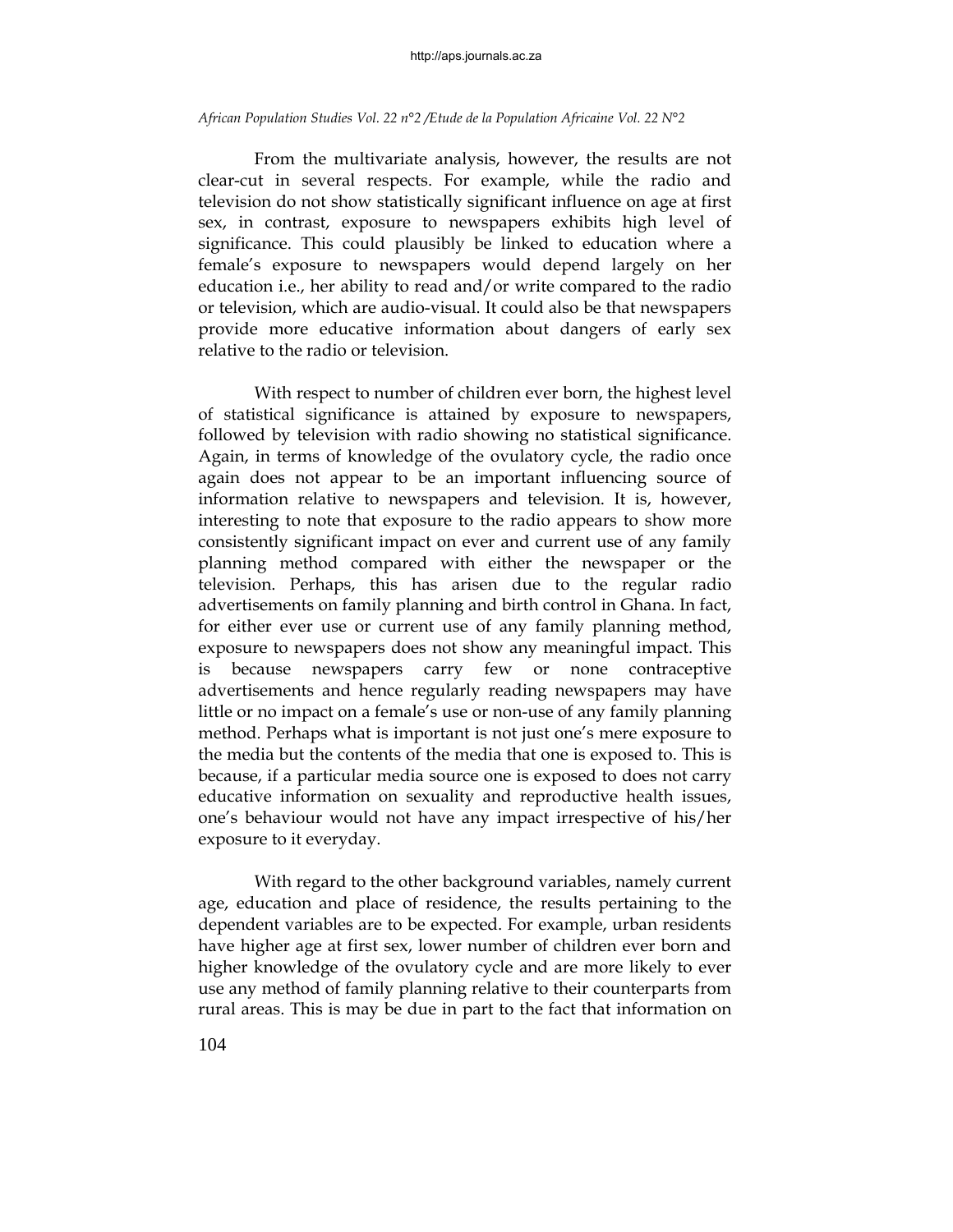fertility, birth control and reproductive health related issues are more available or disseminated within the urban environment compared with the rural areas. In addition, it also has to do with the role of education, which in Ghana is higher in the urban vis-à-vis the rural areas (Ghana Statistical Service, 2002). It is, however, important to note that the analysis depicts a lower age at first sex among females of 15-19 years compared with those of 20-24 years. This shows that although the population have had sex within ages 15-19 years has declined in recent years (Kwankye, 2005), the timing of first sex among the few that ever had sex is declining and should be addressed.

## *Conclusions and Recommendations*

 The role of the media role in all facets of life is well acknowledged especially in the current situation of information, communication and technology. As Okonofua (1997) acknowledges, targeting the press could assist in reshaping community attitudes for example towards induced abortion. Among young women, however, this paper has demonstrated that newspapers are better placed to positively influence attitudes towards sex, fertility, contraceptive use and reproductive health in general compared with the radio or television. This is perhaps the case because the radio and television have not placed emphasis on programmes on reproductive health that target the youth. This calls for some re-orientation of some of the programmes that are broadcast on the numerous radio stations and the few television studios in the country in order to make more positive impacts on the attitudes of the youth who are considered the future leaders of the nation. For example, as Tawiah (2002) posits, "it is quite obvious that neglecting the reproductive health needs of adolescents and the youth who form a significant proportion of the population of sub-Saharan Africa will have long-term adverse effects on the capabilities of our next generation, in particular women".

 The Ministry of Education and Sports together with the Ghana Education Service should have programmes that encourage reading of newspapers in schools and colleges in Ghana. School heads should do some content analysis of the newspapers and make a sustained subscription to those that devote more attention to development and reproductive health issues for their school libraries. When editors and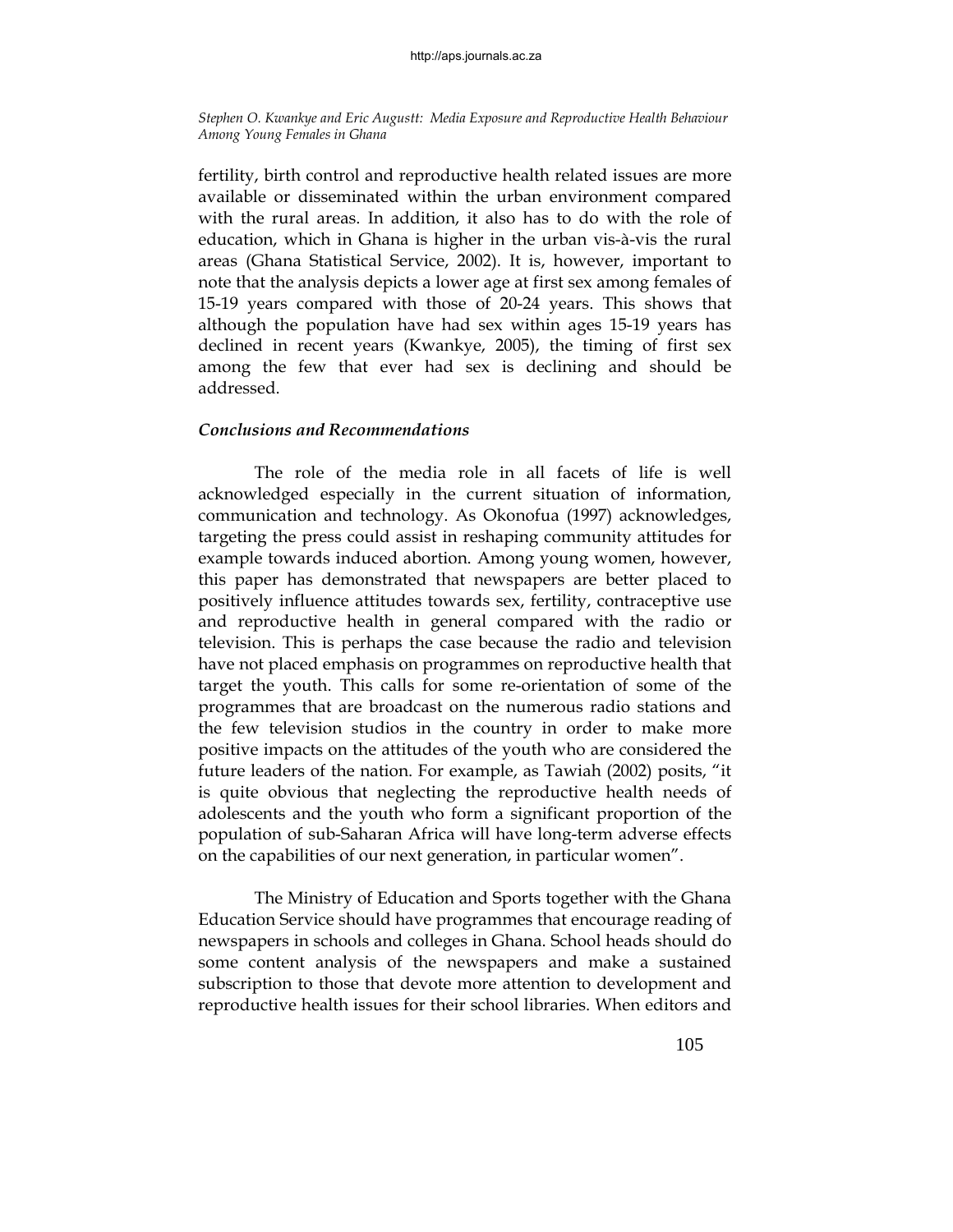publishers of newspapers realise that the more they focus on development and reproductive health issues, their tabloids would attract sustained subscription by schools and colleges, more and more of them would join in the crusade on reproductive health attitudinal change in the country.

 Furthermore, based on the finding of the importance of newspapers in impacting on the attitudes and behaviour of young females on sexual and reproductive health, the Ministry of Information and National Orientation, Ghana AIDS Commission and reproductive health advocates in Ghana should target newspaper editors and publishers for advocacy for them to devote more prominent spaces of their tabloids for sexual and reproductive health issues on young persons in Ghana. Similarly, these Ministries, Departments and Agencies should target radio and television stations for advocacy to do more reproductive health programmes with special emphasis on the rural areas considering that rural areas in Ghana have little or no access to newspapers. This should be rigorously pursued considering that most of the radio stations and newspapers have private ownership whose main objective is profit making.

 Finally, there is the need for a special study on the impact of the mass media on sexual and reproductive health of young persons. Such a study would provide an opportunity to consider more variables in the analysis since using data from the national demographic and health survey tends to place a limitation on the variables one could use in analysing the relationship between media exposure and sexual/reproductive health attitudinal change. This study should not focus on mere exposure of the individual to the media, but most importantly should find out about the contents of the media coverage of sexuality and reproductive health issues in order to draw conclusions as to the role of the media in changing the attitudes of young people about sexual and reproductive health issues in Ghana.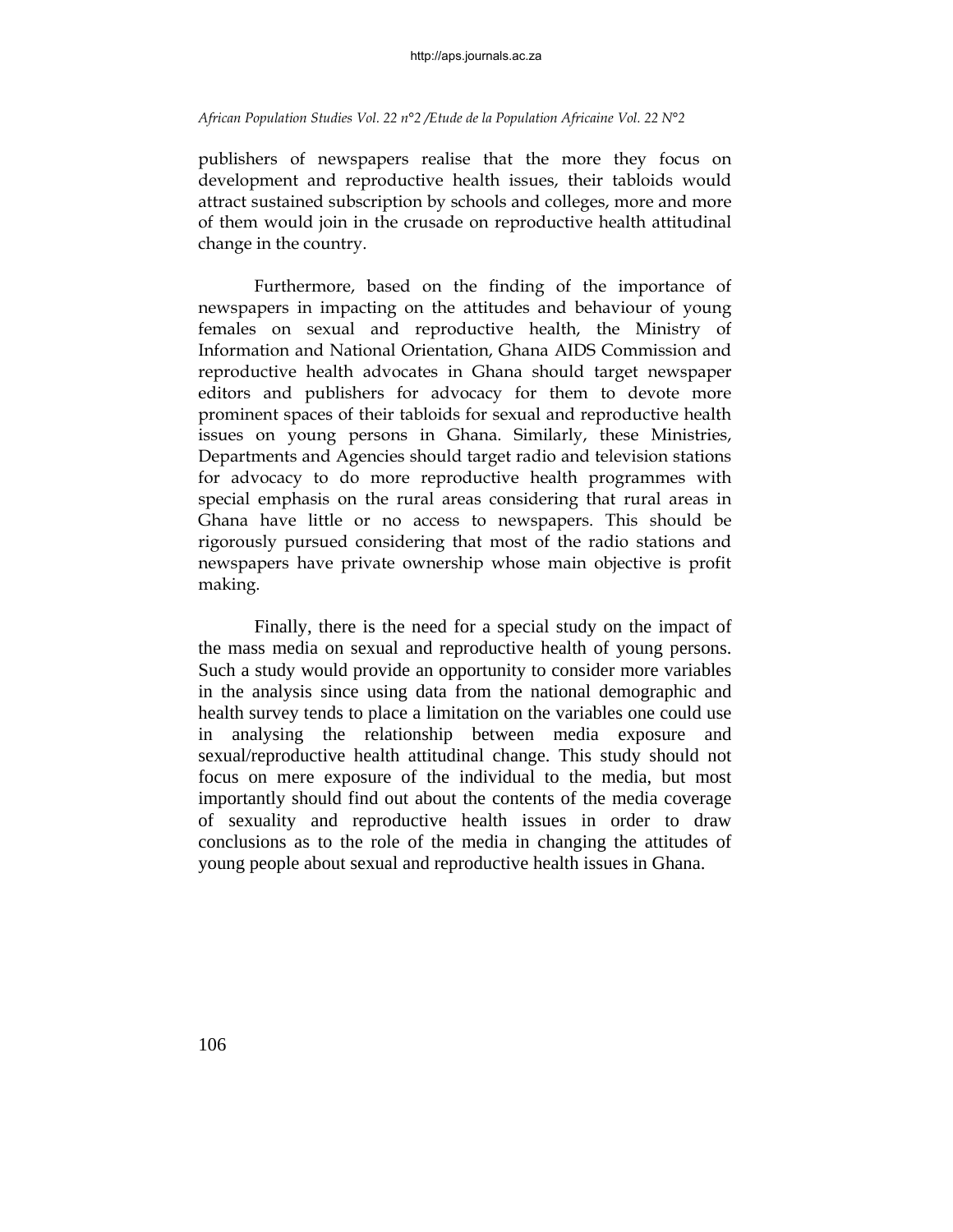# *REFERENCES*

Centre on Population Options, 1992. *Adolescents and unsafe abortion in developing countries: a preventable tragedy.* Based on the proceedings from the International Forum on Adolescent Fertility. Washington D.C. International Center for Population Options.

Central Statistical Office (Zambia) and Ministry of Health and Macro InternationalInc. 1997. *Zambia Demographic and Health Survey*, 1996. Calverton, Maryland: Central Statistical Office and Macro International Inc.

Essah, E. 2006. School Children Learning about Sex and Love. Oppong Christine, Oppong M. Yaa P.A, Odotei Irene K. *Sex and Gender in an Era of AIDS, Ghana at the Turn of the Millennium*. Sub-Saharan Publishers, Legon, Accra.

Ghana Statistical Service, Noguchi Memorial Institute for Medical Research (NMIMR), and ORC Macro. 2004. *Ghana Demographic and Health Survey 2003*. Calverton, Maryland: Ghana Statistical Service, NMIMR, and Macro International Inc.

Ghana Statistical Service, 2002. *Ghana Population and Housing Census*. Ghana Statistical Service. Accra.

Ghana Statistical Service, Noguchi Memorial Institute for Medical Research (NMIMR), and ORC Macro. 2004. *Ghana Demographic and Health Survey 2003*. Calverton, Maryland: Ghana Statistical Service, and Macro International Inc.

…………….., 1994. *Ghana Demographic and Health Survey 1993*. Calverton, Maryland: Ghana Statistical Service, and Macro International Inc.

…………….., 1989. *Ghana Demographic and Health Survey 1988*. Calverton, Maryland: Ghana Statistical Service, and Macro International Inc.

Kwankye, S.O. 2005. *"Female Adolescent and Reproductive Change in Ghana: Evidence from Cape Coast and Mankrong*". *Reproductive Change in*